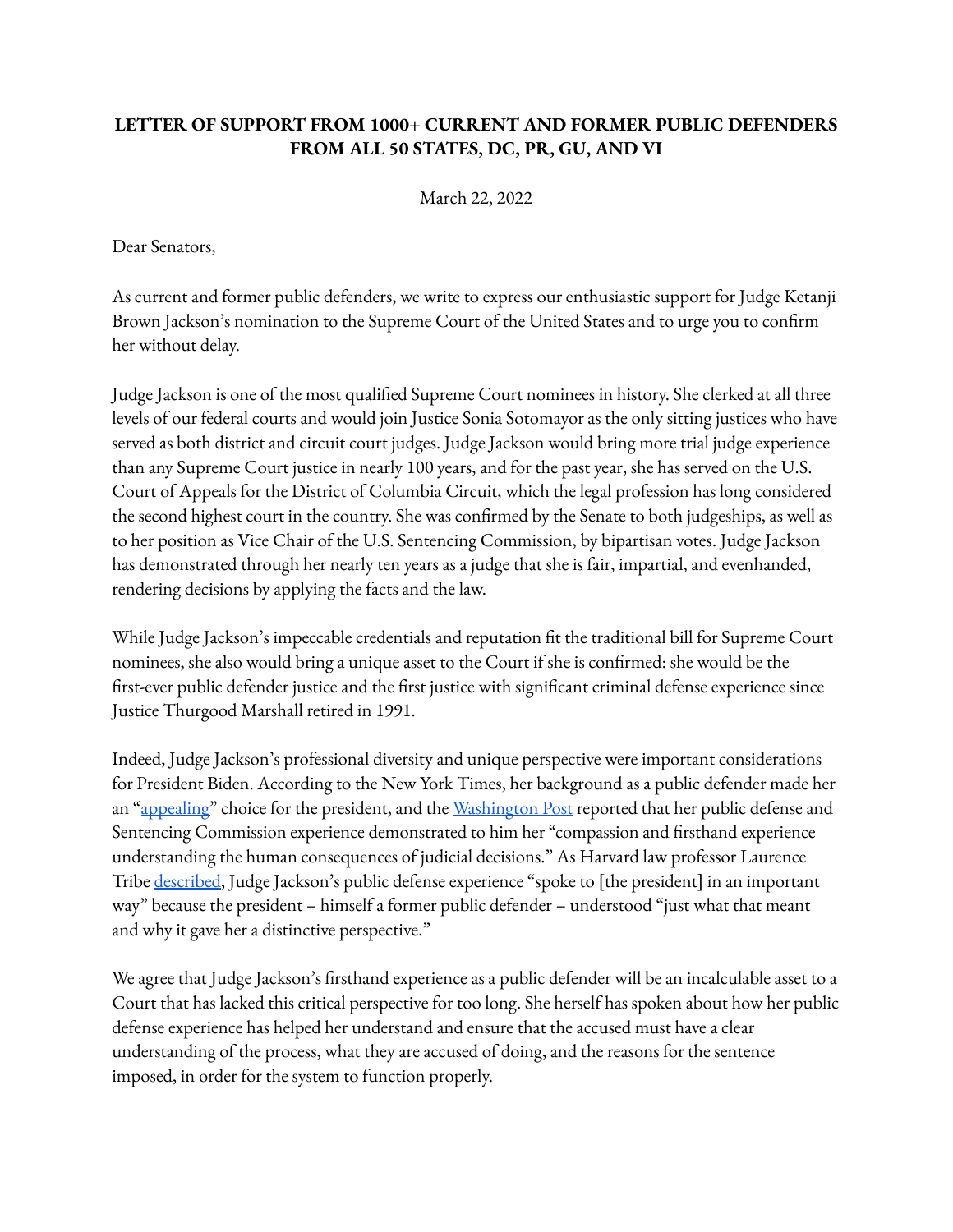A public defender justice also would send an important message especially to young and aspiring lawyers about the type of legal experience our country values. Too often, past presidents have communicated through their Supreme Court nominations that in order to be appointed to the nation's highest Court, a lawyer should spend his or her career working at a corporate law firm or as a prosecutor. By confirming Judge Jackson, you would make clear that you believe defending the rights of people who cannot afford a lawyer is just as valuable as representing the rich and powerful.

As public defenders, we share our excitement at seeing someone whose career reflects our own being elevated to the Supreme Court. We hold a steadfast commitment to the rule of law and defending constitutional rights for all, and we believe profoundly that criminal defense experience is sorely needed on the Court. Judge Jackson is precisely the person to bring that experience, and we implore you to promptly confirm her nomination.

## Sincerely,

\*Public defender offices are included for identification purposes only

| Ross Abbott            | Richland County Public Defender, 2019-Present                                 |
|------------------------|-------------------------------------------------------------------------------|
| Princess Abby          | Southern District of Mississippi, 2019-Present                                |
| Ingrid Abello          | Office of the Public Defender, 15th Judicial Circuit of Florida, 2006-Present |
| Laura Ginsberg Abelson | Office of the Federal Public Defender (D. Md.), 2015-Present                  |
| Chauntilia Adaway      | Federal Defenders Office Middle District of Georgia, 2012-Present             |
| Lindsay Adler          | Richland County Public Defender Office, 2018-Present                          |
| Andrea Africano        | 15th Judicial Circuit, 2020-Present                                           |
| Romina Aghai           | Los Angeles County Public Defender, 2005-Present                              |
| Mohammed Ahmed         | Eastern District of Missouri, 2018-Present                                    |
| Huda Ajlani Macri      | Federal Public Defender, Southern District of Florida, 2006-Present           |
| Craig Albee            | Federal Defender Services of Wisconsin, Inc., 2011-Present                    |
| Andrea Aldana          | Federal Public Defender for the Northern District of Texas, 2021-Present      |
| Alejandro Almanzan     | Western District of Texas-El Paso, 2008-Present                               |
| Okechukwu Amadi        | Office of the Public Defender State of Hawaii, 2007-Present                   |
| Patricia Anders        | Mountain Law, LLC, 2012 - Present                                             |
| David Anderson         | Kanawha County Public Defender Office, Charleston, WV, 1916-Present           |
| Cynthia L. Anderson    | West Palm Beach Public Defender, 2020-Present                                 |
| Kristen Anderson       | Knox County Public Defender's Community Law Office, 2021 - Present            |
| Katie Anderson         | Office of the State Appellate Defender (Illinois), 2017-Present               |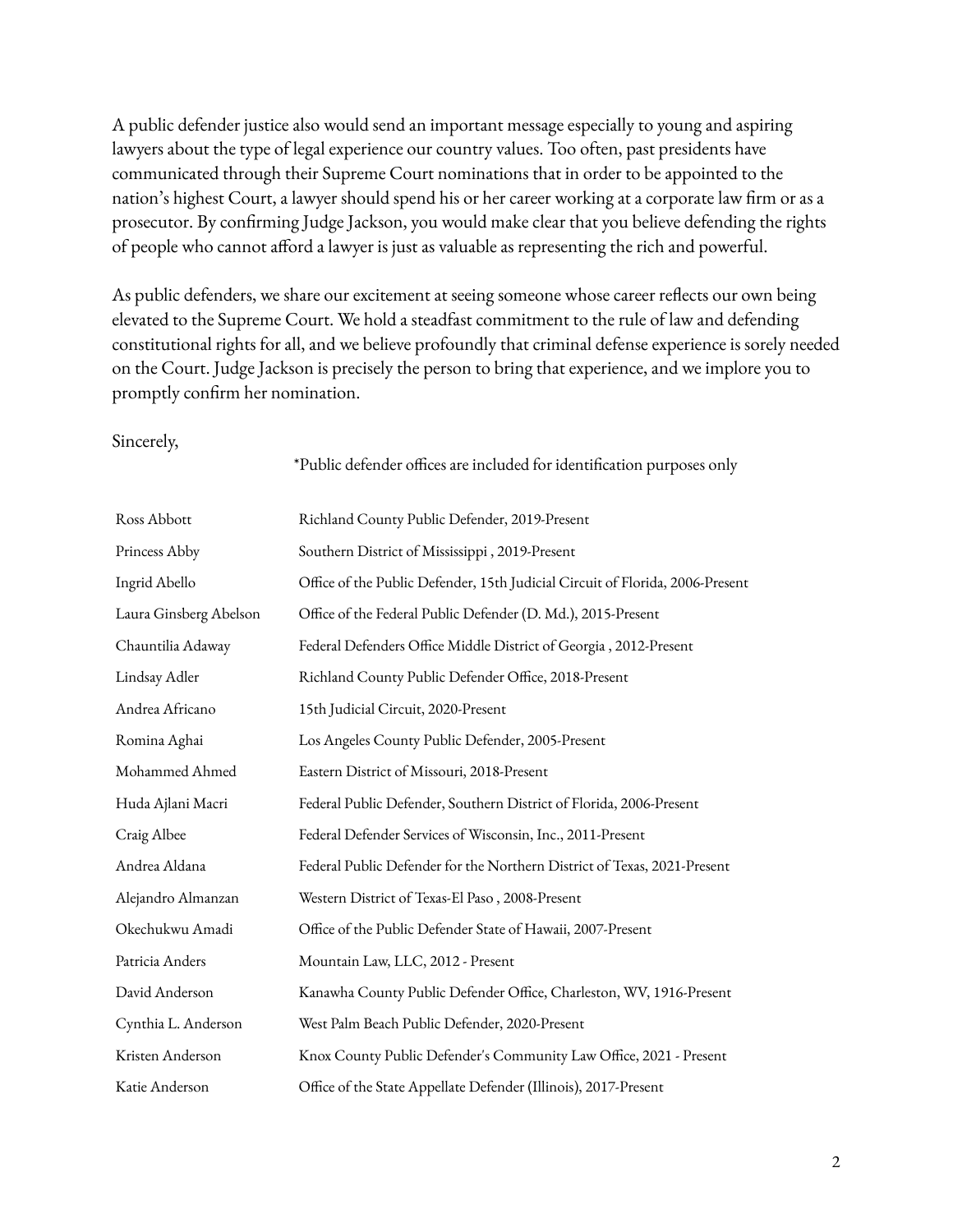| Alexandra Antonacci      | Palm Beach County Public Defender's Office, 2016 - Present                            |
|--------------------------|---------------------------------------------------------------------------------------|
| John Appelbaum Jr.       | PCR/Appellate Office Eastern District, 2017 (intern)                                  |
| Babatunde Aremu          | The Bronx Defenders, 2018-Present                                                     |
| Zoe Aron                 | DeKalb County Public Defender's Office, 2021-Present                                  |
| Luis Asprino             | State of Florida Public Defender's Office 15th Judicial Circuit, 2015-Present         |
| Angela Audie             | Palm Beach County Public Defender's Office, 2020-Present                              |
| Joe Austin               | Federal Defender Program (NDGA), 2014-Present                                         |
| Tony Axam                | D.C. Federal Public Defender, 1996-Present                                            |
| Kathryn Bach             | 1988-2022                                                                             |
| Maitreya Badami          | Contra Costa (CA), 1999-2004                                                          |
| Zawadi Baharanyi         | Federal Defenders of New York, 2017-Present                                           |
| Dale Baich               | 1988-2022                                                                             |
| Sheryl Bailey            | 3 years                                                                               |
| Rachel Baker             | Cook County Public Defender, 2003-Present                                             |
| Adam Ballout             | Washington State Office of Public Defense, 2007-Present                               |
| Dipona Bandy             | Brooklyn Defender Services, 2019-Present                                              |
| Sophia Barilone          | 3 years                                                                               |
| Becky Barlow             | 16th and 4th Judicial Circuit Public Defender Offices of Florida, 1993-1998           |
| A. Wellington Barlow     | Jacksonville, Duval County, Florida, 1986-1988                                        |
| Celia Barrientes         | Wisconsin State Public Defender's Office, 1989-2022                                   |
| David Barron             | Kentucky Department of Public Advocacy, Capital Post-conviction Unit, 2003-Present    |
| Duane Barron             | Virginia Indigent Defense Commission, Staunton Public Defender's Office, 2005-Present |
| Michelle Bartov          | Michelle S. Bartov, Attorney at Law, LLC, 2016-Present                                |
| Adeel Bashir             | Federal Public Defender, Middle District of Florida, 2012-Present                     |
| Amanda Bass              | Federal Public Defender, District of Arizona, 2016-Present                            |
| Elyse Bataller-Schneider | Federal Public Defender-Western District of Texas, 2011-Present                       |
| George Batek             | Missouri State Public Defender District 12, 1993-2004, 2018-Present                   |
| Kathryn Batey            | Maryland, 2013-Present                                                                |
| Sarah Baumgartel         | Federal Defenders of New York, Inc., 2008-2016, 2016-Present                          |
| Jennifer Beck            | Office of the Federal Public Defender, District of Colorado, 2013-Present             |
| Abigail Becker           | Federal Public Defender for the the Southern District of Florida, 2012-Present        |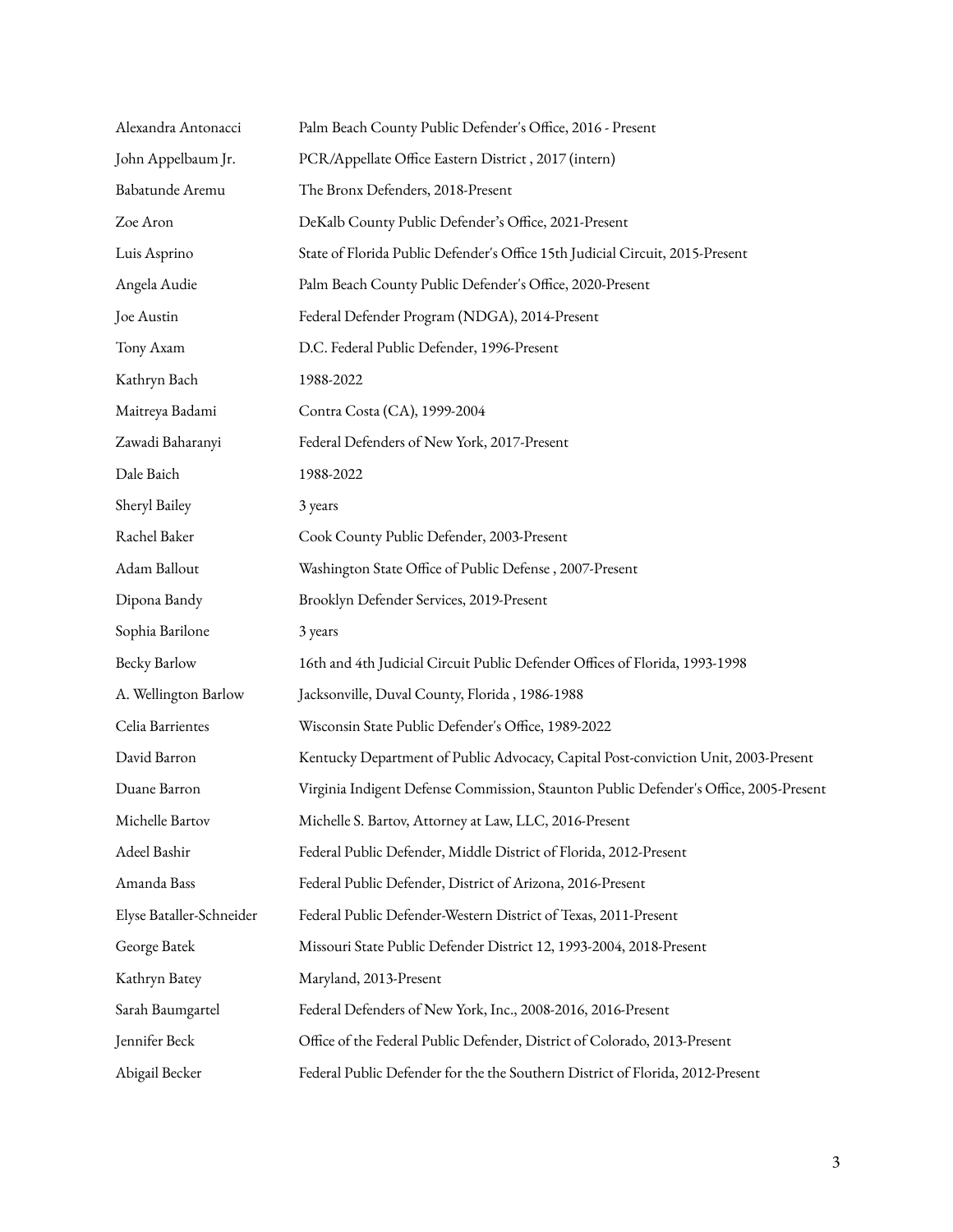| Cristina Becker      | Federal Public Defenders-Norfolk, 2013-2016; 2021-Present                        |
|----------------------|----------------------------------------------------------------------------------|
| Jake Bedsaul         | Missouri State Public Defender, 2019-Present                                     |
| Henry Bell           | Southern District Florida, 1999-2005                                             |
| Emily Bell           | Wisconsin Office of the Public Defender- Assigned Counsel Division, 2017-Present |
| Fred Bell            | State Appellate Defender Office, 1984-2003                                       |
| Thomas Bell          | Office of The Public Defender 4th Judicial Circuit Florida-Cja panel, 1986-1991  |
| Christopher Bellmore | Federal Public Defender of North Dakota, 2015-Present                            |
| Cheryll Bennett      | Federal Public Defender, Southern District of Ohio, 1999-Present                 |
| James Bensfield      | D.C. Public Defender Service, 1974 - 1980                                        |
| Katherine Berger     | Missouri State Public Defender, 2020-Present                                     |
| Gregory Berger       | 13 years                                                                         |
| Janice Bergmann      | Federal Public Defender for the the Southern District of Florida, 1996-Present   |
| Alison Bermant       | Santa Cruz County California, 1999-2002                                          |
| Joshua Bernstein     | Office of the State Appellate Defender, 2013-Present                             |
| David Bernstein      | Office of the Appellate Defender, 2006-Present                                   |
| Robert Berube        | Federal Defender Office, Southern District of Florida, , 1985-Present            |
| Elizabeth Blair      | SDFL, 2013-Present                                                               |
| Taua Blockson        | Baltimore County, 2020-2022                                                      |
| Oscar Bobrow         | Solano County, 1986-Present                                                      |
| Joseph Bodiford      | Appointed Conflict Counsel, Second Circuit of Florida, 2015                      |
| Charlotte Bogan      | Arkansas Public Defender Commission, 2015 - Present                              |
| Shon Bogar           | 13 years                                                                         |
| Lou Ann Bohn         | Wisconsin State Public Defender, 2003-2019                                       |
| Erin Bolinger        | South and North Dakota, 2013-2018, 2021-Present                                  |
| Isai Bonilla         | Palm Beach Public Defender's Office-15th Circuit, 2021-Present                   |
| Wilfredo Bonilla Jr  | Federal Public Defender's Office-Norfolk, VA, 2015-Present                       |
| Robert Boruchowitz   | Defender Association of Seattle, 1974-2006.                                      |
| Caroline Bourland    | Office of the State Appellate Defender, 2005-Present                             |
| Cody Bradford        | Neighborhood Defender Service of Detroit, 2020-Present                           |
| Jessica Brand        | Public Defender Service for the District of Columbia, 2008-2015                  |
| Ramona Brandes       | King County Department of Public Defense, 1996-Present                           |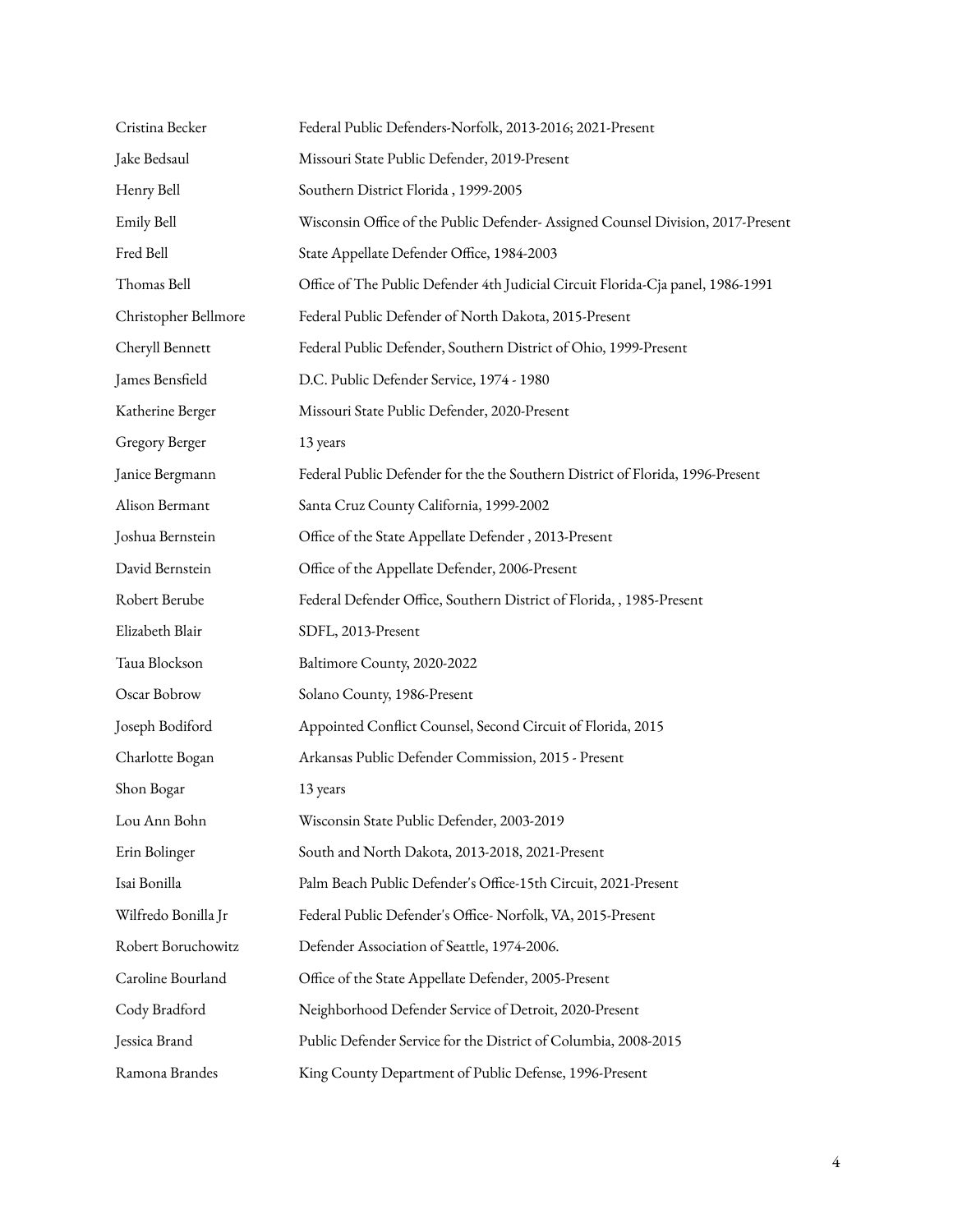| Melody Brannon         | Federal Public Defender, District of Kansas, 1990-Present                                                     |
|------------------------|---------------------------------------------------------------------------------------------------------------|
| Chalet Braziel         | Arizona Federal Public Defender, 2012-Present                                                                 |
| John Brennan           | Chemung County (NY) Public Advocate's Office, 2006-Present                                                    |
| T.J. Brewer            | Santa Cruz Public Defender's Office, 2012 to Present                                                          |
| <b>KC</b> Bridges      | Public Defender Service for the District of Columbia, 2020-Present                                            |
| T. Scott Brisendine    | Arkansas Public Defender's Commission, 1995-Present                                                           |
| Renee Brodsky          | Maryland Office of the Public Defender, 1999-Present                                                          |
| Carmen Brooks          | Federal Defender Program Northern District of Georgia, 2012-Present                                           |
| Rosana Brown           | Federal Public Defender's Office for the Central District of Illinois, 2014-Present                           |
| Jennifer Brown         | Federal Defenders of New York, 1994-Present                                                                   |
| Lauren Brown           | Law Office of the Public Defender DeKalb County, Georgia, 2012-2020                                           |
| Adam Brown             | Paulding Public Defender's Office, 2014-2016                                                                  |
| Lisa Brown Williams    | District of the Virgin Islands, 1996-Present                                                                  |
| Zoe Bruck              | Richland County, 2014-Present                                                                                 |
| Brenda Bryn            | Southern District of Florida, 1990-Present                                                                    |
| A. Zachary Buchanan    | Office of the Federal Public Defender for the District of Arizona, 2020 - Present                             |
| Samantha Buckingham    | Public Defender Service of D.C., 2003-2008, 2008-2021                                                         |
| Jacqueline Bullard     | Illinois Juvenile Defender Resource Center, 1997 to Present                                                   |
| Brandon Bullard        | Ga. Public Defender Council, Appellate Division, 2007-2020                                                    |
| Michael Bunda          | Richland County Public Defender's Office, 2019-Present                                                        |
| Derwyn Bunton          | Orleans Public Defenders, 2009-Present                                                                        |
| Julia Burke            | Maryland Office of the Public Defender, 2014-Present                                                          |
| <b>Lindsey Burrows</b> | Oregon Office of Public Defense Services, Appellate Division, 2011-2017                                       |
| Aaron Butler           | Western District of Texas, 2015-Present                                                                       |
| Mary Butterton         | Federal Public Defender- District of Colorado, 2010-Present                                                   |
| Jeffrey Byers          | Federal Public Defender Western District of Oklahoma, 199-2002, 2010-Present                                  |
| Laura Byrum            | Federal Public Defender, SDOH, 2003-2005, 2007-Present                                                        |
| Marisa Cabrera         | Federal Defenders of New York, Southern District, 2019-Present                                                |
| Yasmin Cader           | Federal Defenders of New York, 1994-2005                                                                      |
| Jacob Cairns           | Office of the Federal Public Defender for the Southern District of Ohio, Capital Habeas<br>Unit, 2010-Present |
| Dawn Calvin            | Missouri State Public Defender's Office, 2015-Present                                                         |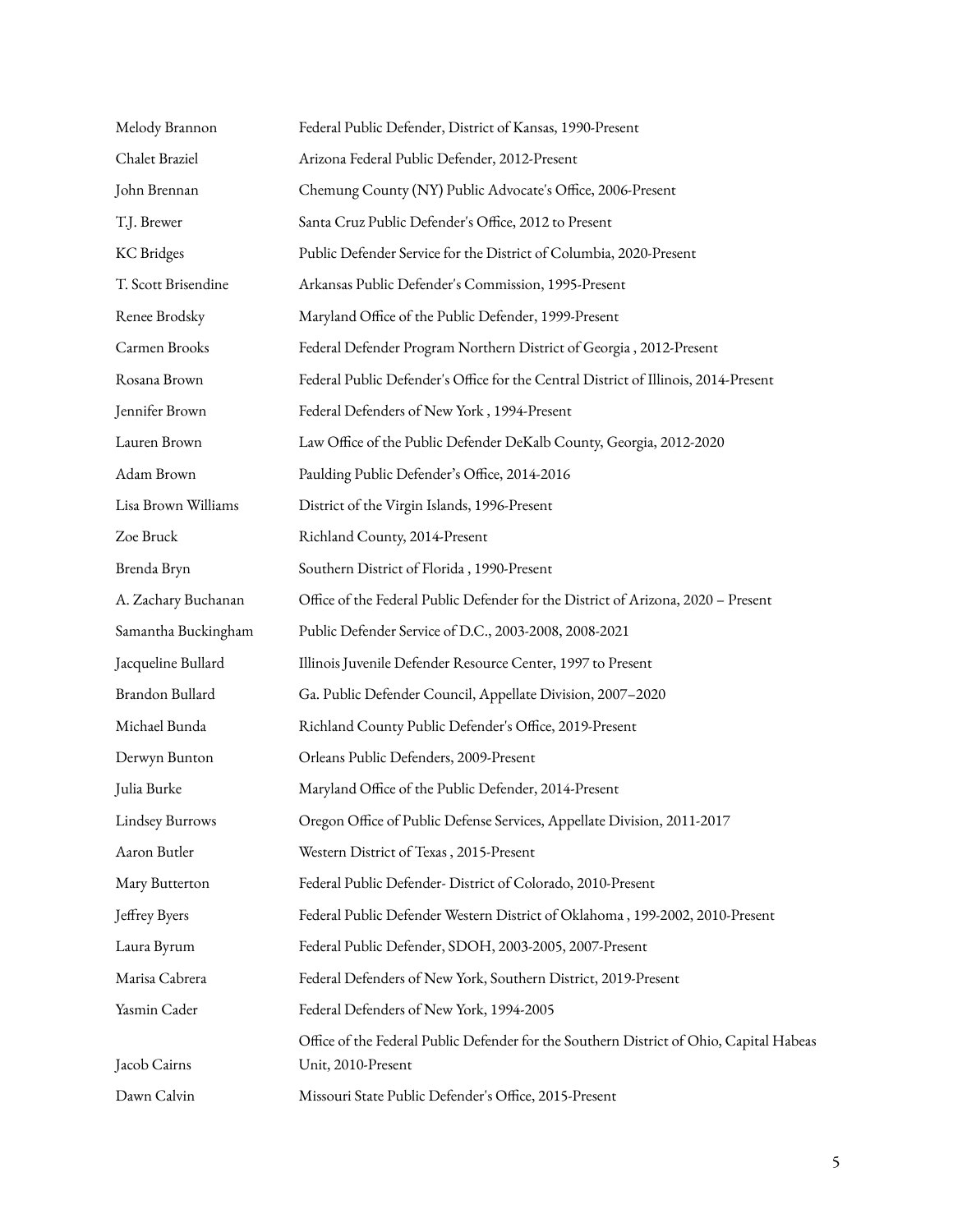| Amy Campanelli        | Law Office of the Cook County Public Defender, 2015-2021                                                                |
|-----------------------|-------------------------------------------------------------------------------------------------------------------------|
| Giovanni J Canino     | District of Puerto Rico, 13 years                                                                                       |
| Allison Carpenter     | Office of the Public Defender for Arlington (VA), 2009-Present                                                          |
| Dennis Carroll        | Western District of Washington, 2008-Present                                                                            |
| Michael Carter        | Federal Community Defender of the EDMI, 2011-Present                                                                    |
| Sarah Carter          | New Hampshire Public Defender's Office, 2020-Present                                                                    |
| Michael Caruso        | FPD Southern District of Florida, 1997-Present                                                                          |
| Candace Caruthers     | Federal Defender for Colorado and Wyoming, 2019-2022                                                                    |
| Andrew Casanave       | Louisiana 14th JDC Public Defender's Office, 1994-Present                                                               |
| Fidel Cassino-DuCloux | Oregon, 2006                                                                                                            |
| Marjorie Castillo     | Maryland Office of the Public Defender, 2020- Present                                                                   |
| Francisco Celedonio   | FPD Hawaii, 2014-2021                                                                                                   |
| Allison Chan          | Orange County Public Defender, 2013-Present                                                                             |
| George Chaney         | Federal Public Defender Southern District of Ohio, 2003-Present                                                         |
| Angela Chang          | Hamilton County Public Defender, 2008-2010, 2015-Present                                                                |
| Paige Chapman         | Off of Defense Services - Delaware, 2018-Present                                                                        |
| Scott Charlton        | Jefferson Associated Counsel, 2002-Present                                                                              |
| James Chavez          | Federal Defenders of San Diego (former officer), 2007-2020                                                              |
| Seth Chazin           | Office of the State Public Defender of California; Solano County (CA) Public Defender's<br>Office, !988-1995, 1995-1996 |
| Davina Chen           | Sentencing Resource Counsel, Federal Public & Community Defenders, 1999-2013,<br>2020-Present                           |
| Amy Cheng             | Alameda County Public Defender's Office, 2014-Present                                                                   |
| Alexis Chernow        | Orleans Public Defenders, 2014-Present                                                                                  |
| Kati-Jane Childs      | Maryland OPD, 2022                                                                                                      |
| Imani Chiphe          | 1996-Present                                                                                                            |
| Erica Choi            | Office of the Federal Public Defender, 2015-Present                                                                     |
| Matthew Christiana    | Center for Appellate Litigation, 2020-Present                                                                           |
| Kelly Christl         | Federal Defender District of Colorado, 2000-2014, 2016-Present                                                          |
| Jimmy Chu             | Los Angeles County Public Defender, 2012-Present                                                                        |
| Stephen Chu           | Office of the Appellate Defender, 2018-Present                                                                          |
| Angela Chuang         | Federal Public Defender, ND Cal, 2013-Present                                                                           |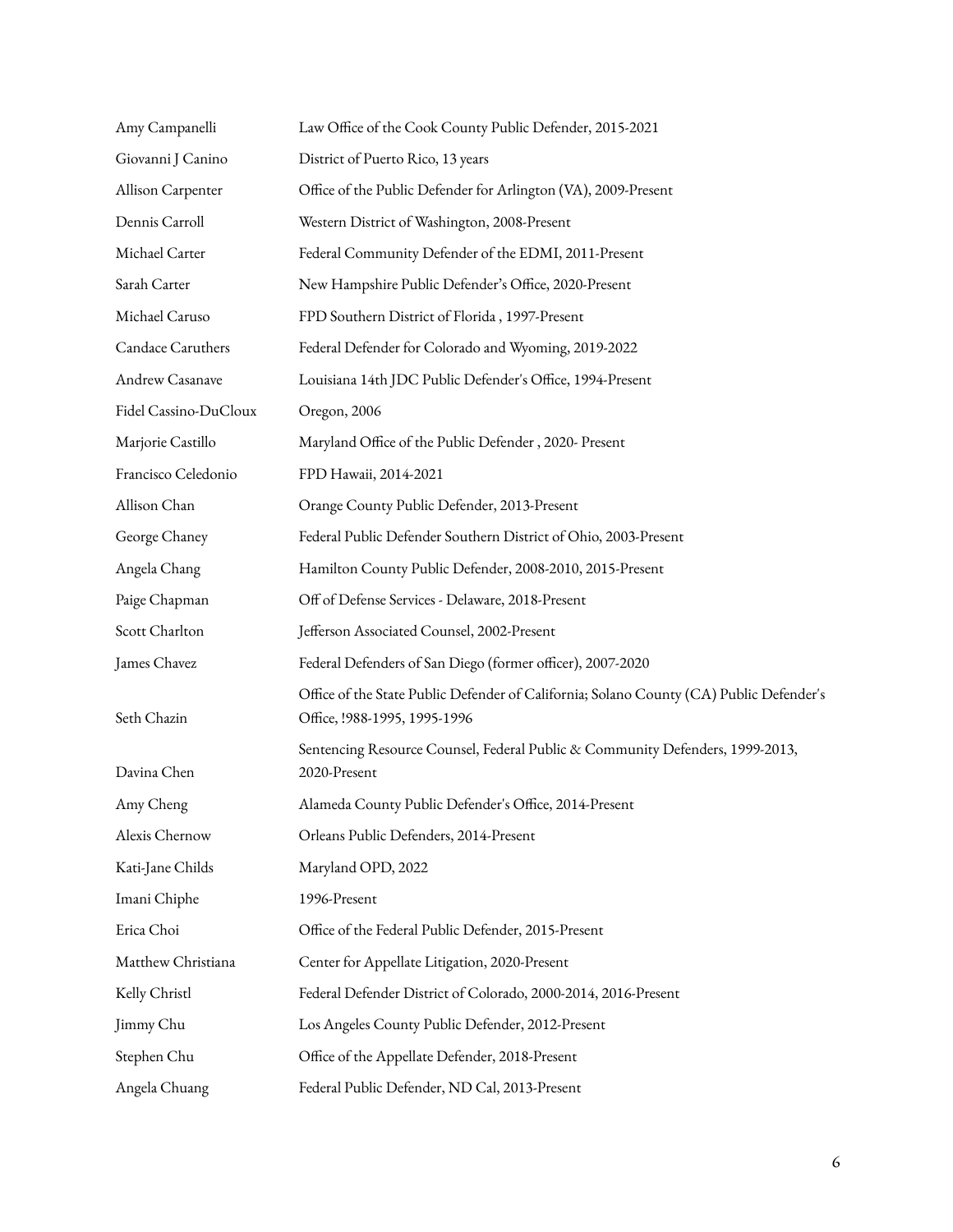| Peter Chung              | Los Angeles County, 2005-Present                                                         |
|--------------------------|------------------------------------------------------------------------------------------|
| Yoori Chung              | Los Angeles County Public Defender's Office, 2020-Present                                |
| Katy Cimino              | Northern District of West Virginia, 2009-Present                                         |
| Milagros Cisneros        | Federal Public Defender, District of Arizona, 2002-Present                               |
| Jazmyn Clark             | City of Spokane Public Defender's Office, 2015-2021                                      |
| Julian Claudio           | Sociedad para Asistencia Legal de Puerto Rico, 2003-Present                              |
| Victoria Clausell        | Committee For Public Counsel, 2022-Present                                               |
| William Clay             | Miami Dade County Fl Public defenders Office & now SDFL cja Panel attorney,<br>1973-1978 |
| Jeremy Clemans           | New Hampshire Public Defender, 2007--Present                                             |
| <b>Barrie Click</b>      | Public Defender Office - 9th Judicial Circuit, Fl, 2007 - Present                        |
| MiAngel Cody             | Northern District of Illinois (former AFPD), 2008-2017                                   |
| Jennifer Niles Coffin    | Federal Defender Services of Eastern Tennessee, Inc., 2004-Present                       |
| Hannah Coffman           | Staunton/Lexington Virginia Public Defender's Office, 2019-2022 (intern), 2022-Present   |
| Tyson Cole               | Missouri State Public Defender-St. Louis City, 2020-Present                              |
| KenDrell Collins         | Eastern District of Arkansas, 2019-Present                                               |
| William Collins          | Multiple Offices, 2010-Present                                                           |
| Terri Collins-Green      | Maryland, 11 years                                                                       |
| Anthony Colton           | Texas Western District, 2017-Present                                                     |
| Latisha Colvin           | Federal Defenders- Southern District of Alabama, 2005-Present                            |
| Jennifer Congdon         | Dakota County (MN), 2014-Present                                                         |
| Joseph Connelly          | 1996-Present                                                                             |
| Amanda Conner            | Norfolk VA-Federal Public Defender's Office, 2006-Present                                |
| Jessie Conover           | New Hampshire Public Defender, 2021-Present                                              |
| Katrina Conrad-Legler    | Western District of Oklahoma, 2021- Present                                              |
| Herschella Conyers       | Cook County Public Defender Office, Chicago, IL, 1986-1993                               |
| Katherine Cooper         | New Hampshire Public Defender, 1996-2004 and 2006-2008                                   |
| Abe Copi                 | Missouri State Public Defender's Office, 2019-Present                                    |
| Danielle Karalis Corrado | Missouri State Public Defender, 2014-Present                                             |
| Jercoryia Council        | Palm Beach County Public Defender, 2022-Present (intern)                                 |
| Abbee Cox                | Orleans Public Defenders, 2019-Present                                                   |
| Celia Cratch             | Los Angeles County Public Defenders Office, 2012-Present                                 |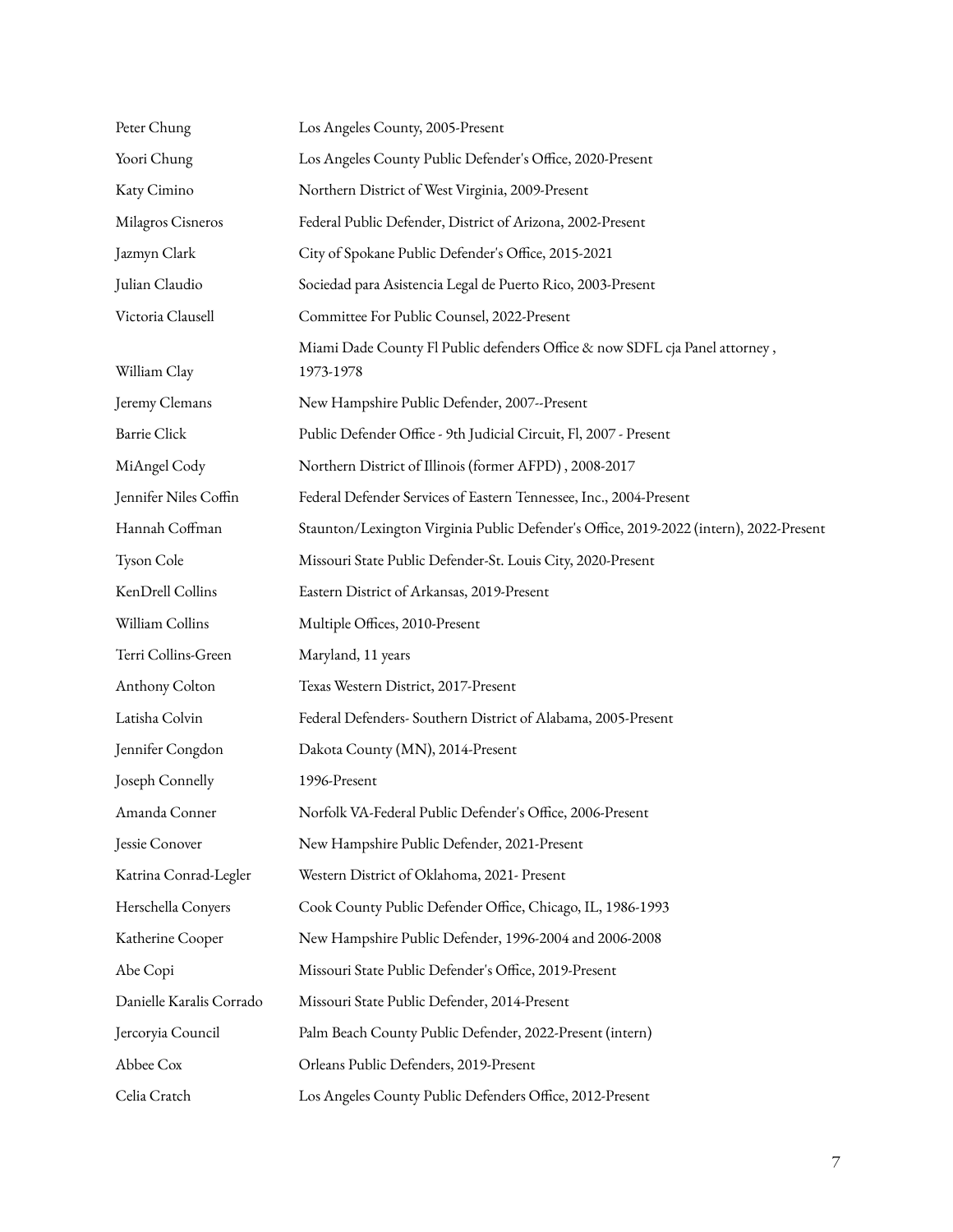| Jessica Crockett        | The State of Florida Office of the Public Defender 15th Judicial Circuit, 2017-Present |
|-------------------------|----------------------------------------------------------------------------------------|
| Alan Cronheim           | New Hampshire Public Defenders, 1981-1989                                              |
| Peggy Cross-Goldenberg  | Federal Defenders of New York, Inc., 2003-2004, 2007-Present                           |
| Kenneth Crouch          | Center for Appellate Litigation, 2014-2017; 2020-Present                               |
| Elisabeth Culpepper     | Suffolk Public Defender's Office, 2014-Present                                         |
| Deneka Cummings-Garcia  | Office of the Public Defender, 15th Judicial Circuit of Florida, 2005-2009             |
| Angela Cunningham       | Wisconsin State Public Defenders, 2021 - Present                                       |
| Tashika Curlee          | New Mexico Law Office of the Public Defender, 2019-Present                             |
| Emily Dahm              | San Francisco Public Defender's Office, 2007-2016                                      |
| Raymond Dall'Osto       | State Public Defender Offices in Racine and Milwaukee, 1977-78, 1980-1990              |
| Theresa Dalton          | Connecticut Public Defenders-Waterbury CT, 1989-Present                                |
| Wagner Dantas           | Maryland Office of Public Defender, (2003-2008), (2012-2018), (2022-Present)           |
| Marilena David          | State Appellate Defender Office, 2009-Present                                          |
| Kristin Davidson        | Western District of Texas, 2012-Present                                                |
| Richard Davies          | Jefferson Associated Counsel, 1994-Present                                             |
| Jordan Davis            | Santa Cruz County Office of the Public Defender, 2017-Present                          |
| Sarah Davis             | Committee for Public Counsel Services, 2007-2012                                       |
| Jennifer Davis          | Richland County, 2006-2022                                                             |
| Linda Day               | 12 years                                                                               |
| Damien de Loyola        | Missouri State Public Defender-Area 69 Appellate/Postconviction, 2012-Present          |
| Megan De Vorsey         | New Hampshire Public Defender, 1989-2000, 2015-2018, 2022-Present                      |
| Andrea Dechenne Bergman | Federal Public Defender for the District of NJ, 1997-Present                           |
| Jordan Deckenbach       | Federal District of Wyoming, 2012-Present                                              |
| David Delyea            | Canyon County Public Defender, 2019-Present                                            |
| Hope Demer              | Richland County Public Defender, 2020-Present                                          |
| Aisha Dennis            | 2020-Present                                                                           |
| Patrick Devitt          | Office of the Wisconsin State Public Defender, 1979-2006                               |
| Susanna DeWese          | Chester County Public Defender's Office, 2003- Present                                 |
| Dezha Dial              | Neighborhood Defender Service of Detroit, 2020-Present                                 |
| Kelley Dial             | Cherokee Judicial Circuit, Georgia, 2005-Present                                       |
| Daniel Ditaranto        | 15th Judicial Circuit of Florida, 2019-Present                                         |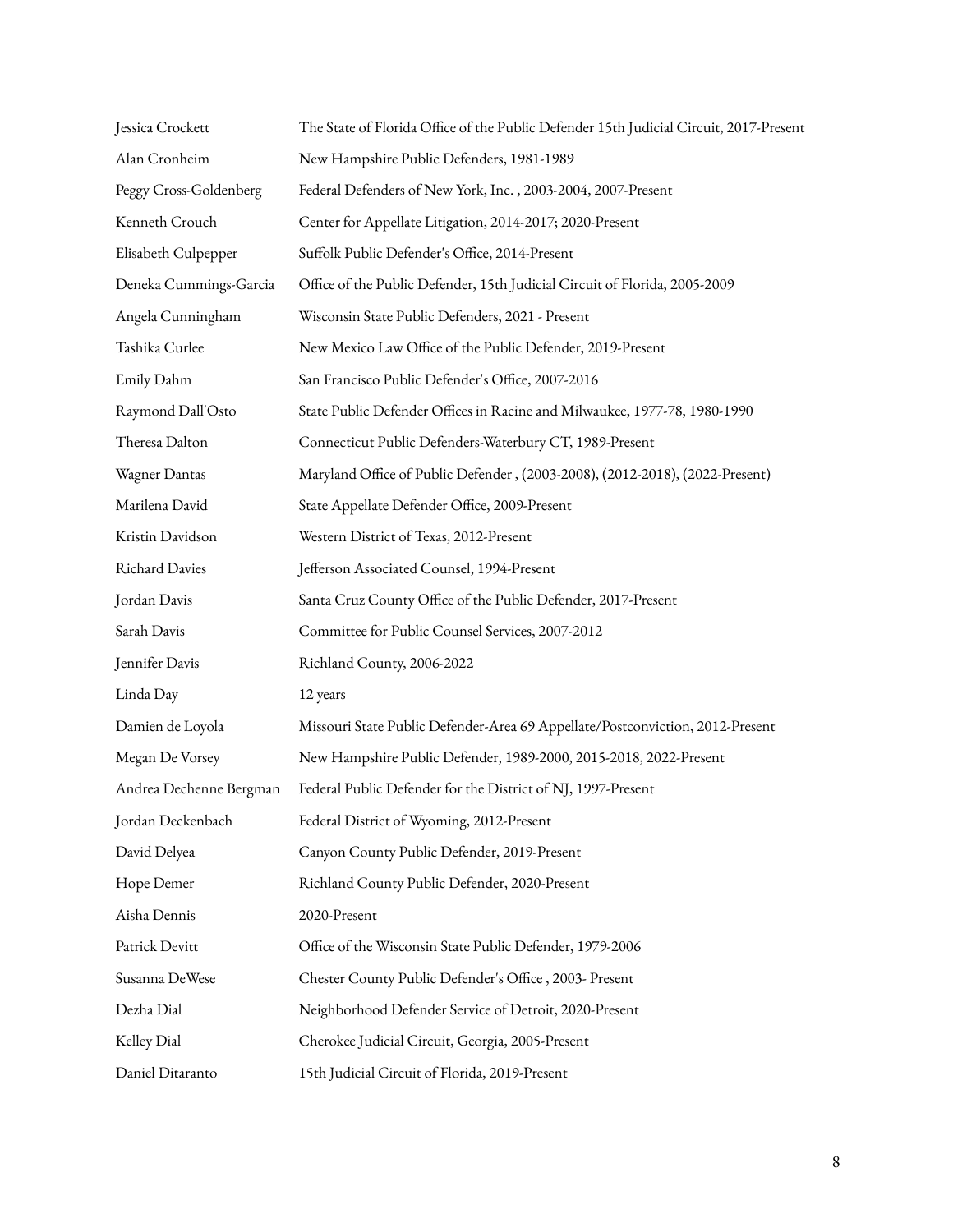| Desiree Dixon        | Palm Beach County 15th Judicial Circuit, 2017-Present                                                                                 |
|----------------------|---------------------------------------------------------------------------------------------------------------------------------------|
| Lauren Dixon         | Macon Judicial Circuit Public Defender's Office,                                                                                      |
| Orlando do Campo     | Middlesex County, NJ Office of the Public Defender & Assistant Federal Defender<br>Southern District of Florida, 1995-1998, 2000-2008 |
| Eli Dodge            | Kansas City Trial, 2021-Present                                                                                                       |
| W. Matthew Dodge     | Federal Defender Program for the N.D. Georgia, 2004-Present                                                                           |
| Jessica Domingo      | Office of the Public Defender State of Hawaii, 2014-Present                                                                           |
| Amy Donner           | The Legal Aid Society (NYC), 1986-Present                                                                                             |
| Katya Dow            | Juvenile and Children's Advocacy Project, 2014                                                                                        |
| <b>Brittni Downs</b> | Maryland Office of the Public Defender, 2017-Present                                                                                  |
| Jessica Dragonetti   | Nashville Defenders, 2017-Present                                                                                                     |
| Kelly Dreher         | Los Angeles County Alternate Public Defender, 2015-Present                                                                            |
| Tracy Dreispul       | Federal Public Defender-SDFL, 2002-Present                                                                                            |
| Alan DuBois          | Eastern District of North Carolina, 2017-Present                                                                                      |
| Kellie Duckering     | Missouri State Public Defender System, 2009-Present                                                                                   |
| Ellen Duffy          | Maryland Office of the Public Defender, 1992-Present                                                                                  |
| David Dunn           | Georgia Public Defender Council, 2004 - 2021                                                                                          |
| Mary Easterly        | Public Defender of Metropolitan Nashville and Davidson County, 2021-Present                                                           |
| Megan Eaton          | Office of the Public Defender-15th Circuit Florida, 2007-Present                                                                      |
| Daniel Ecarius       | Southern District of Florida, 2003-Present                                                                                            |
| Roseanne Eckert      | Ninth Judicial Circuit, Florida , 1996-2004                                                                                           |
| <b>Bruce Eddy</b>    | Western District of Arkansas , 1998-Present                                                                                           |
| Jenny Egan           | Maryland Office of the Public Defender, 2012-Present                                                                                  |
| Karen Ehrlich        | Office of the Public Defender for Palm Beach County, 1997-Present                                                                     |
| Benjamin Eisenberg   | Public Defender's Office, 15th Judicial Circuit of Florida, 2015-Present                                                              |
| Frances Ekwerekwu    | Western District of Oklahoma, 2015-Present                                                                                            |
| Gabriel Ellenberger  | Maryland Office of the Public Defender, 2013-Present                                                                                  |
| Whitney Elliott      | The Legal Aid Society, 2019-Present                                                                                                   |
| Elizabeth Emmons     | The Legal Aid Society (NYC), 1985-Present                                                                                             |
| Daniel Engelberg     | Daniel Engelberg, 2005-Present                                                                                                        |
| Natalie Epps         | Public Defender Service for D.C., 2007-Present                                                                                        |
| Roeiah Epps-Ward     | 1995-2007, 2015-Present                                                                                                               |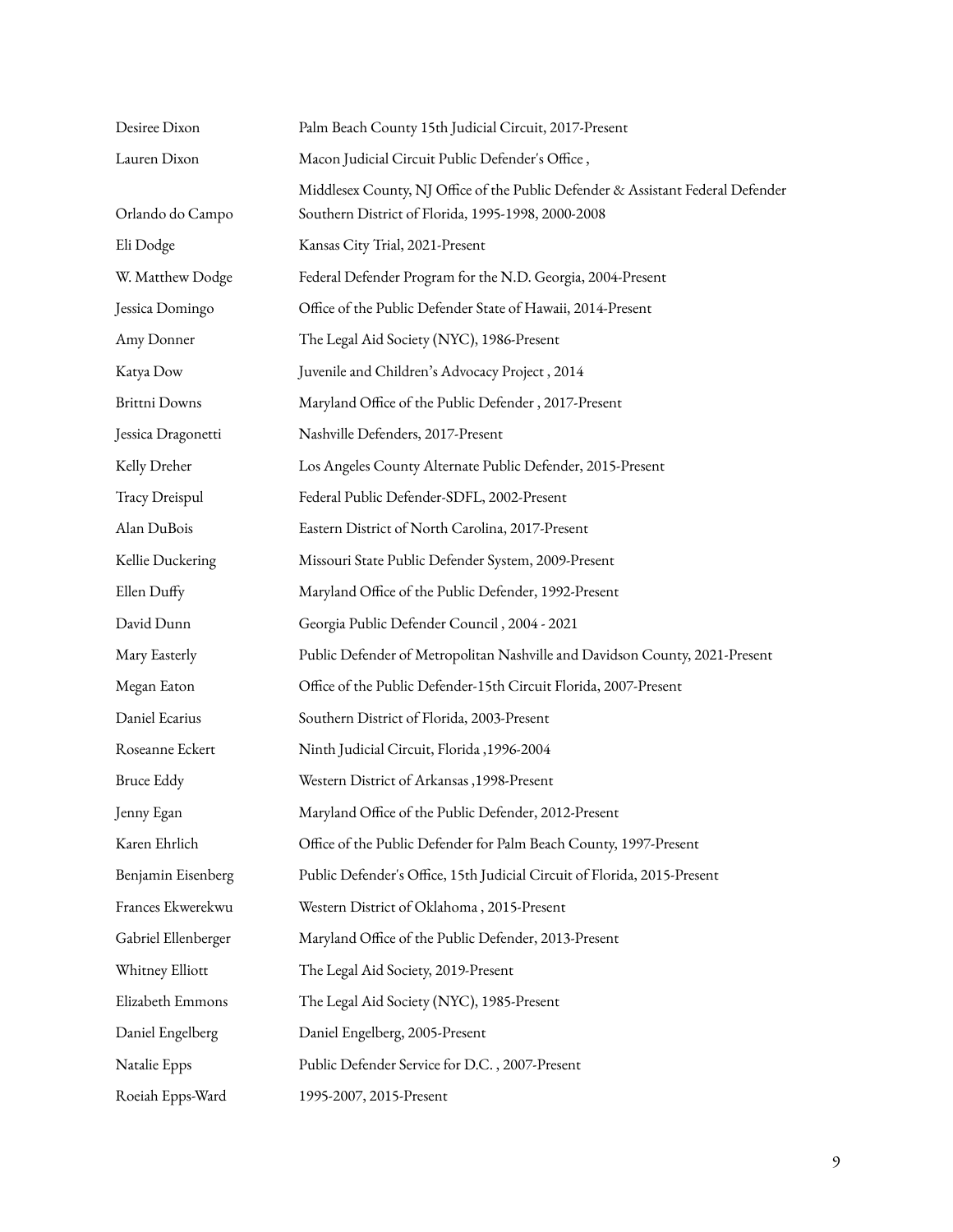| Jeffrey Ertel            | Federal Defender Program, Inc., 1992-Present                                                                                   |
|--------------------------|--------------------------------------------------------------------------------------------------------------------------------|
| Manuel Escamilla Jr.     | Palm Beach County, 2014-Present                                                                                                |
| John Esposito            | Missouri State Public Defender, 2020-Present                                                                                   |
| Jacquelyn Esser          | 2008-Present                                                                                                                   |
| Jessica Arden Ettinger   | Federal Defender Services of Wisconsin, Inc., 2021-Present                                                                     |
| Denise Fabiano           | The Legal Aid Society, NYC, 1994-Present                                                                                       |
| Payam Fakharara          | 2020-Present                                                                                                                   |
| Nora Fakhri              | Maryland Office of the Public Defender, 2018-Present                                                                           |
| Christina Farley Jackson | Federal Defender Program NDIL, 2002-Present                                                                                    |
| Corey Farris             | San Francisco Public Defender, 2008-2015                                                                                       |
| LaKeytria Felder         | Federal Defenders of New York, 2009-Present                                                                                    |
| Melissa Feliciano        | District 9 (Harford County), 2002 - Present                                                                                    |
| David Ferguson           | Salt Lake Legal Defender Association, 2018-2021                                                                                |
| Elisabeth Ferguson       | Salt Lake Legal Defender Association, 2019-Present                                                                             |
| Alejandro Fernandez      | Federal Defender, New Mexico, 2008-Present                                                                                     |
| Barbra Ferre             | Canyon County Public Defender, 2015-Present                                                                                    |
| Aimee Ferrer             | Federal Public Defender-SDFL, 2009-Present                                                                                     |
| Eduardo Ferrer           | Georgetown Juvenile Justice Clinic, 2011-Present                                                                               |
| Ann Fick                 | 2015-Present                                                                                                                   |
| Colin Fieman             | Federal Public Defender, W.D Wa., 2002-Present                                                                                 |
| Katherine Findley        | Wisconsin State Public Defender's Office, 1999-2011 and 2017-Present                                                           |
| Laura Fine               | Public Defender Services of Lane County (Oregon), CJA Panel, 1994-2000, 2002-2020                                              |
| Gregory Fischer          | Maryland Office of the Public Defender, 1997 to Present                                                                        |
| Rebecca Fish             | Federal Public Defender, Western District of Washington, 2015-Present                                                          |
| Annie Flanagan           | Orleans Public Defenders, 2019-Present                                                                                         |
| Robert L. Fleming        | Area 14, Missouri State Public Defender Office, 1990-Present                                                                   |
| Patrick Fleming          | NH Public Defender, 1985 - 1990                                                                                                |
| Christopher Flood        | Federal Defenders of New York, Orleans Public Defenders, Public Defender Service for the<br>District of Columbia, 2000-Present |
| Patricia Flood           | Wisconsin State Public Defender, 1986-2010                                                                                     |
| Hector Flores            | Southern District of Florida, 1987-2008                                                                                        |
| Elana Fogel              | Federal Defenders of San Diego, Inc., 2013-Present                                                                             |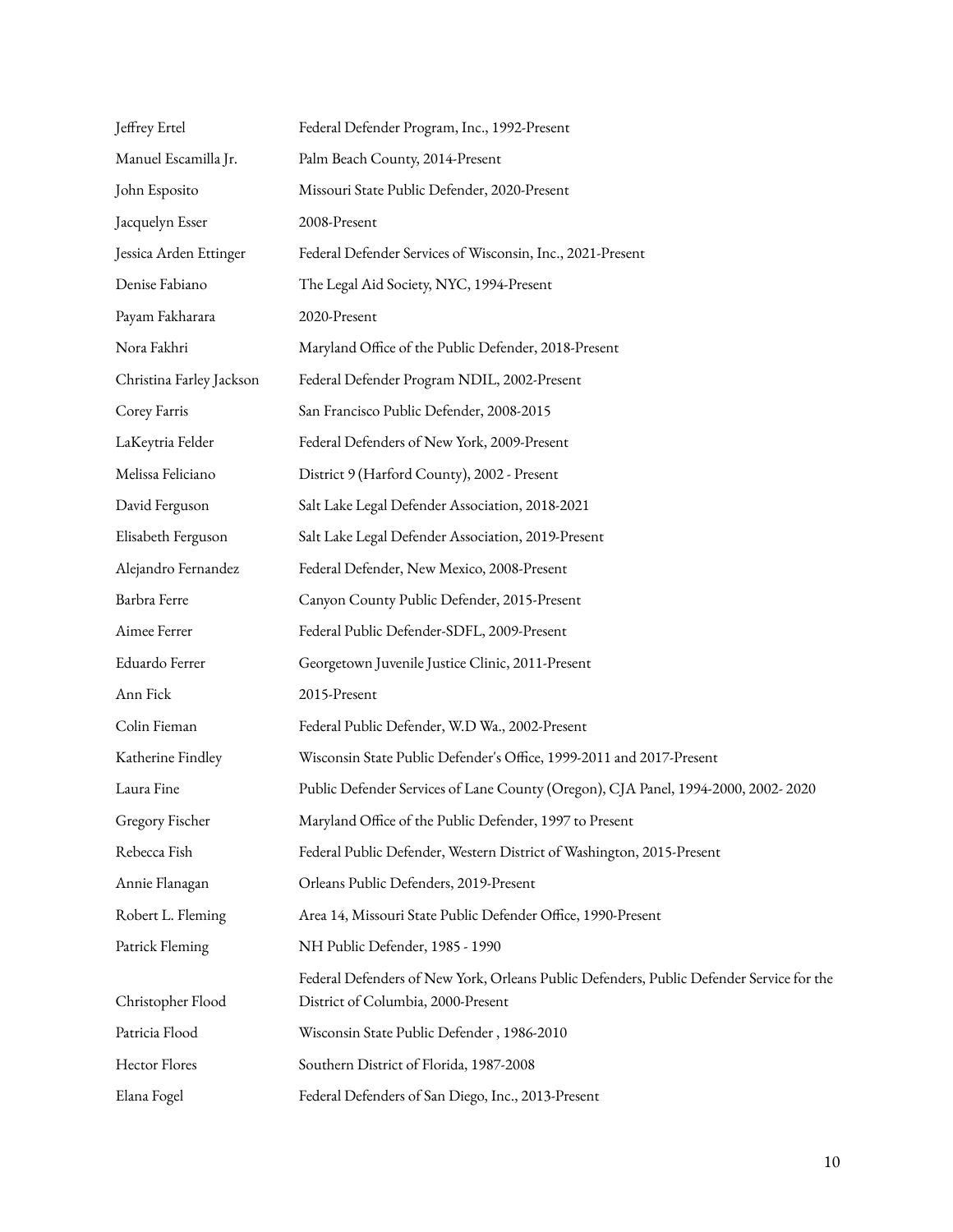| Starck Follis           | Starck Follis, 1986-1991; 2011-Present                                                                        |
|-------------------------|---------------------------------------------------------------------------------------------------------------|
| Erika Follmer           | 15th Judicial Circuit, Palm Beach County Public Defender's Office, 2016-Present                               |
| Carl Folsom             | Federal Public Defender-District of Kansas, 2005-2009, 2012-2022                                              |
| Janice Footman          | Maryland Office of the Public Defender, 2016-Present                                                          |
| Beth Ford               | TN-E Federal Defender Services, 1992-Present                                                                  |
| Sara Forrest            | Los Angeles County Alternate Public Defender, 2009-Present                                                    |
| Mary Fox                | Missouri State Public Defender, 1981-1987, 2007-Present                                                       |
| <b>Brittany Francis</b> | Center for Appellate Litigation, 2015-Present                                                                 |
| Maureen Franco          | Federal Public Defender, Western District of Texas, 1994-Present                                              |
| Jaclyn Frankfurt        | Public Defender Service for the District of Columbia, 1990-Present                                            |
| Anna Frederick          | Chester County Public Defender's Office, 2011- Present                                                        |
| Lisa Freeland           | Federal Public Defender for the Western District of Pennsylvania, 1999-Present                                |
| Christine Freeman       | Middle District of Alabama Federal Defender Program, Inc., 32 years                                           |
| David Freund            | Kansas Federal Public Defender, 1998-Present                                                                  |
| Cynthia Frezzo          | District of Maryland, 2016-Present                                                                            |
| Allison Friedman        | Maryland Office of the Public Defender - Baltimore County, 2021-Present                                       |
| Jonathan Friedman       | 2014-Present                                                                                                  |
| Alex Frix               | San Juan County Public Defender's Office, 2006-Present                                                        |
| Rita Fry                | Cook County Public Defender, 1988-2003                                                                        |
| Patrice Fulcher         | 1995-2007, 2015-Present                                                                                       |
| Doris Funches           | Cook County Public Defender, 2004-Present                                                                     |
| Christine Funk          | Minnesota Public Defender's Office; Military Commissions Defense Organization, 1994 -<br>2013; 2017 - Present |
| Jacqulyn Gagliardi      | Dauphin County Public Defender's Office, 2017-Present                                                         |
| Jamed Gailey            | S.D.F.L., 1990-1994                                                                                           |
| Anthony Gallagher       | Federal Defenders of Montana, 1992-Present                                                                    |
| <b>Brett Gallagher</b>  | Law Office of the Cook County Public Defender, Chicago, IL, 2012-Present                                      |
| Marisa Gallegos         | 2008-Present                                                                                                  |
| Ana Gallegos            | Canyon County, 2019-Present (Legal Assistant)                                                                 |
| Aviva Galpert           | Legal Aid Society NYC, 2021-Present                                                                           |
| Emily Galvin Almanza    | Santa Clara County Defender, Bronx Defenders, 2011-2012; 2014-2019                                            |
| Meagan Gann             | New Hampshire Public Defender, 2021 - Present                                                                 |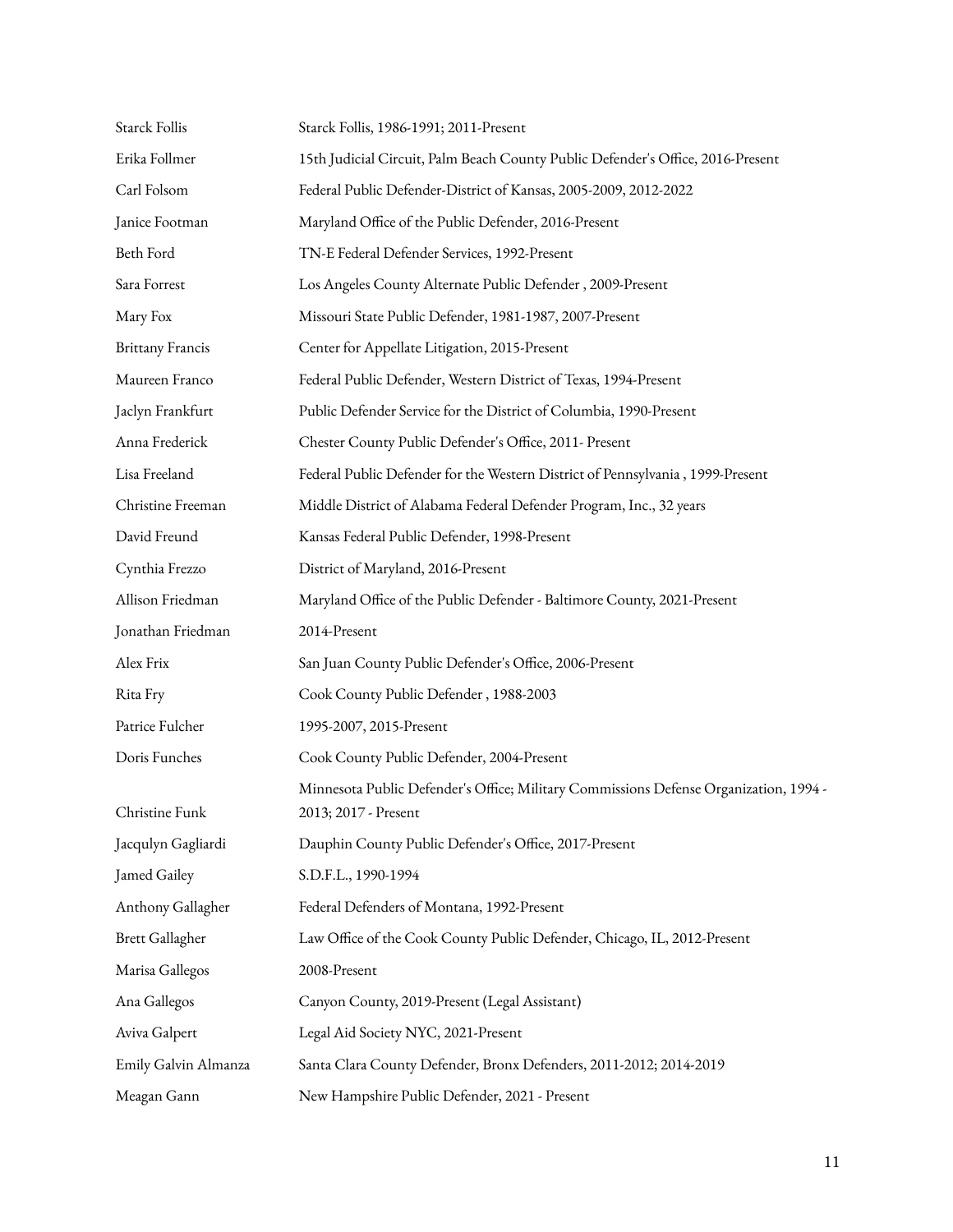| Christopher Gannon         | Chester County Public Defender's Office, West Chester PA, 2018-Present                              |
|----------------------------|-----------------------------------------------------------------------------------------------------|
| Voltaire Gansit            | Office of the Public Defender, State of Hawaii, 2014-Present                                        |
| Dejan Gantar               | Federal Public Defender, Northern District of California, 2019-Present, 2016-2017                   |
| Sasha Garcon               | 2020-Present                                                                                        |
| Julie Gardner              | Capital Habeas Unit-Western District of OK, 2007-Present                                            |
| Merlinda Garma             | State of Hawaii Office of the Public Defender, 2015-Present                                         |
| Olivia Garman              | Wisconsin State Public Defender-Racine Trial, 2019-2021                                             |
| Colin Garrett              | Federal Defender Program, Inc., Northern District of Georgia, 1998-2004, 2006-2010,<br>2014-Present |
| Harry Gasnick              | Clallam Public Defender, 1990-Present                                                               |
| Julia Gatto                | Federal Defenders of NY, 2008-Present                                                               |
| Collin Geiselman           | Rhode Island Public Defender, 2003-Present                                                          |
| Micaela Gelman             | Public Defender Service of SC, 2021-Present                                                         |
| Nicole Geoglis             | Center for Appellate Litigation, 2019-Present                                                       |
| Andrea George              | Federal Defenders of Eastern Washington and Idaho, 1989-Present                                     |
| Kaitlyn Gerber             | New Hampshire Public Defender, 2021-Present                                                         |
| Andrew Giering             | Federal Public Defender Office for the District of Connecticut, 2018-Present                        |
| Mary Gigray                | Canyon County Public Defender's Office, 2009-2012, 2017-Present                                     |
| Jean-Pierre "J.P." Gilbert | Southern District of Florida Federal Public Defender, 2022-Present                                  |
| Jennifer Gilg              | Nebraska Federal Public Defender, 1997-Present                                                      |
| Paul Gill                  | Office of the Federal Public Defender for the Eastern District of Virginia, 2001-Present            |
| Kyana Givens               | Federal Public Defenders of EDNC, 2009-Present                                                      |
| Hannah Gladstein           | Legal Aid Society Criminal Appeals Bureau, 2008-Present                                             |
| Kathleen Gleason           | North Carolina Middle District, 2014-Present                                                        |
| Aditi Goel                 | Committee for Public Counsel Services, 2012-2020                                                    |
| Megan Gokey                | Monroe County Public Defender, 2019-Present                                                         |
| Randee Golder              | Federal Public Defender's Office, SDFL, 1985-1987                                                   |
| Rachel Golubovich          | Maricopa County Public Defender's Office, 2017-Present                                              |
| Veronica Gomez             | Los Angeles County Public Defender, 2011-Present                                                    |
| Heather Gonzales           | 2018-Present                                                                                        |
| Felipe Gonzalez            | Maryland Office of the Public Defender, 2017-Present                                                |
| Sureyma Gonzalez           | Santa Cruz Public Defender, 2021-Present                                                            |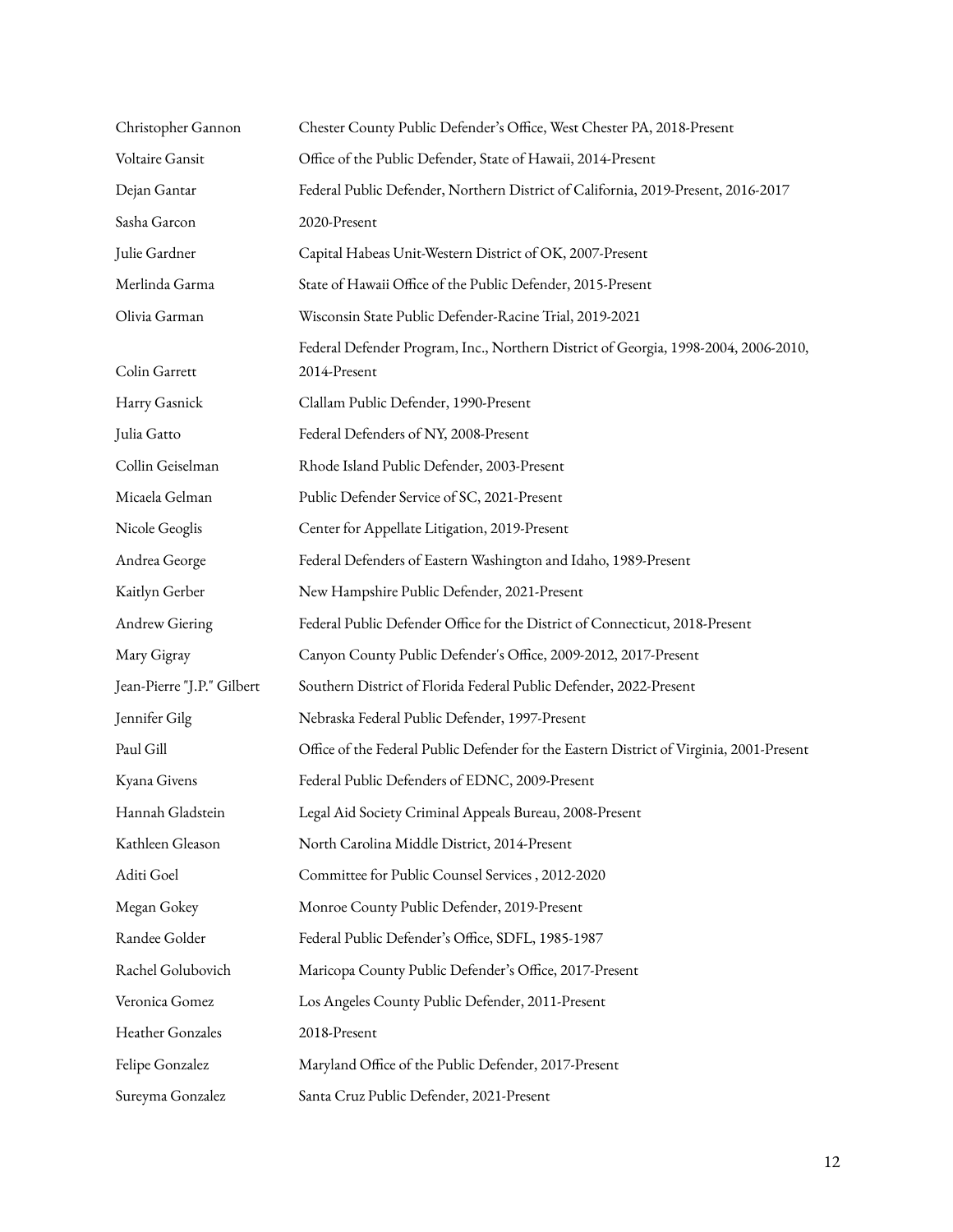| Alma Gonzalez       | Center for Appellate Litigation, 2019-Present                                     |
|---------------------|-----------------------------------------------------------------------------------|
| Kimberly Gordon     | The Defender Association, King County, Washington, 1995-2004                      |
| Natalie Gordon      | Office of the Public Defender-Fifteenth Judicial Circuit, 2020-Present            |
| Joshua Gordon       | New Hampshire Public Defender, 1992-1994                                          |
| John Gorman         | Guam Defenders, 1992-Present                                                      |
| Renee Gotviagehya   | MSPD Area 28, 2006-Present                                                        |
| Kush Govani         | Federal Public Defender for the District of Arizona, 2016-2018, 2019-Present      |
| Melissa Goymerac    | Federal Public Defender-Eastern District of MO, 2007-Present                      |
| Virginia Grady      | Federal Public Defender Districts of Colorado and Wyomin, 1990-Present            |
| Jessica Graf        | Federal Public Defender Northern District of Texas, 2015-Present                  |
| Beverly Graham      | Maryland Office of the Public Defender, District 10, 2013-Present                 |
| Pamela Grant-Taylor | Marion County Public Defender Agency (Indiana), 2018-Present                      |
| Amanda Grantham     | Office of the Public Defender Northern Judicial Circuit, 2007- Present            |
| Latrece Gray        | Federal Defender Office of Arkansas, 1993-Present                                 |
| Regina Gray         | Office of Defense Services State of Delaware, 2005-2009; 2021-Present             |
| Cathy Green         | NH Public Defender, 1977-1982                                                     |
| Simon Greenberg     | Simon Greenberg, 2019-Present                                                     |
| Richard Greenberg   | Thirteenth Judicial Circuit, Florida, 1984-87                                     |
| Hannah Greenhouse   | Office of the Public Defender for Montgomery County, Alabama, 2021-Present        |
| Lisa Greenman       | PDS- DC and Federal Public Defender Program, 1987-Present                         |
| Suzanne Grimes      | Suzanne Grimes, 1992 to Present                                                   |
| Michal Gross        | 2014-Present                                                                      |
| Luis Guerra         | Federal Defender for the Southern District of Florida, 1992-1999                  |
| Richard Guerriero   | New Hampshire Public Defender, 1994-2013                                          |
| Timothy Gumkowski   | Federal Public Defender-Western District of Texas, 2008-Present                   |
| Jennifer Haber      | 2021-Present                                                                      |
| Jacinta Hall        | Assistant Federal Public Defender, Southern District of Mississippi, 2006-Present |
| Jane Hammerstrom    | Whatcom County Public Defender, 2012-Present                                      |
| Brad Hansen         | Federal Public Defender's Office for Iowa, 2013-Present                           |
| Michael Hansen      | FPD District of Nebraska, 2002-Present                                            |
| Julie Hansen        | Federal Defenders Office-Nebraska, 1998-Present                                   |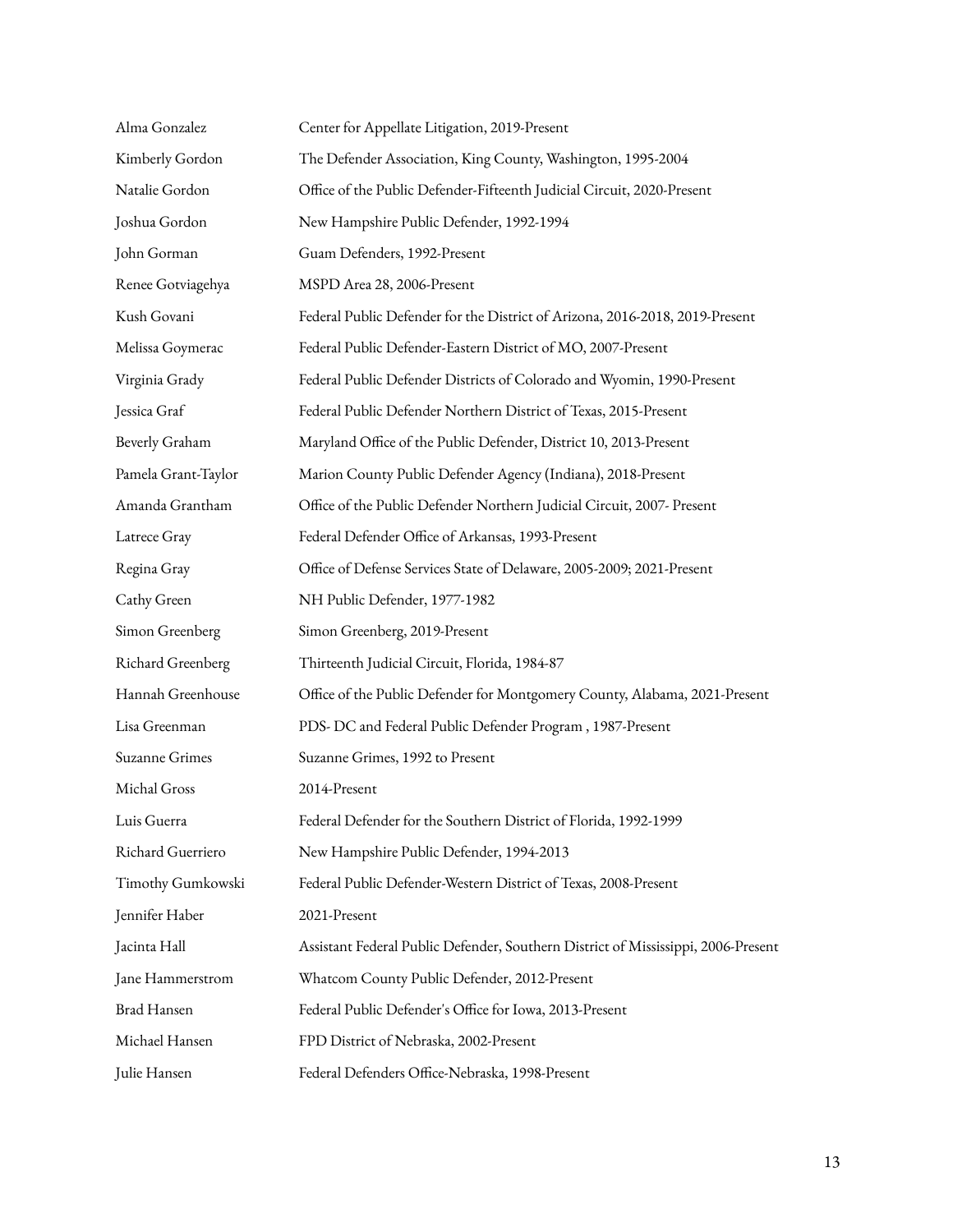| Dan Hansmeier          | Kansas Federal Public Defender, 2007-Present                                                         |
|------------------------|------------------------------------------------------------------------------------------------------|
| Leonard D. Harden      | Contract counsel, 1998-2008                                                                          |
| Christopher Harper     | Office of the Public Defender for Montgomery County, Alabama, 2021-Present                           |
| Amari Harris           | Virginia Defenders (Richmond), 2014-2016                                                             |
| M. Teresa Harris       | Staunton Public Defender, 2008-Present                                                               |
| <b>Brooke Harris</b>   | Center for Juvenile Law and Policy, Loyola Law School, 2010-2015                                     |
| Alice Harris           | 2003-2020                                                                                            |
| Megan Harrison         | 2007-Present                                                                                         |
| Elizabeth Hartman      | Public Defender Corp. for the 13th Judicial District, Kanawha County, West Virginia,<br>2019-Present |
| Maleaner Harvey        | Missouri State Public Defender, 2003-Present                                                         |
| Jonathan Harwell       | Knox County Public Defender's Community Law Office, 2014-Present                                     |
| Suzanne Hashimi        | Federal Defender Program, Inc., Atlanta, 1984-Present                                                |
| Alan Hassler           | NH Public Defender, 2019-Present                                                                     |
| Stephen Hattori        | Public Defender Service Corporation Guam, 1998-Present                                               |
| Tiera Hawkes           | 2020-Present                                                                                         |
| Jason Hawkins          | Federal Public Defender for the Northern District of Texas, 1999-Present                             |
| Lisa Hay               | Federal Public Defender, Oregon, 1998-Present                                                        |
| William Hayes          | Los Angeles County, 2014-Present                                                                     |
| <b>Steve Haynes</b>    | Clermont County Public Defender, 2015-Present                                                        |
| Veronica Hazzard       | State of Florida 15th Judicial Circuit, 2015-Present                                                 |
| Kristin Heavey         | Neighborhood Defender Service of Harlem, 2005-Present                                                |
| Elizabeth Heckmann     | Office of the Federal Defenders for the Northern District of California, 2022-Present<br>(extern)    |
| Christie Hedman        | Washington Defender Association, 1989-Present                                                        |
| Laura Heinrich         | Federal Districts of Colorado and Wyoming, 2012-Present                                              |
| Steven Helton          | State Appellate Defender Office, 2015-Present                                                        |
| Kristin Henning        | DC Public Defender Service, 1997-2001                                                                |
| Kelley Henry           | Federal Public Defender Middle District of Tennessee, 1991-Present                                   |
| Ruth Ann Hepler        | Office of the Public Defender, Fourth Judicial Circuit of Florida, 1992-1998, 2003-2008              |
| Kurt Hermansen         | Federal Public Defender - District of Oregon, 2000-Present                                           |
| Sharon Hernandez-Lopez | Western District of Texas-Del Rio Office, 2021- Present                                              |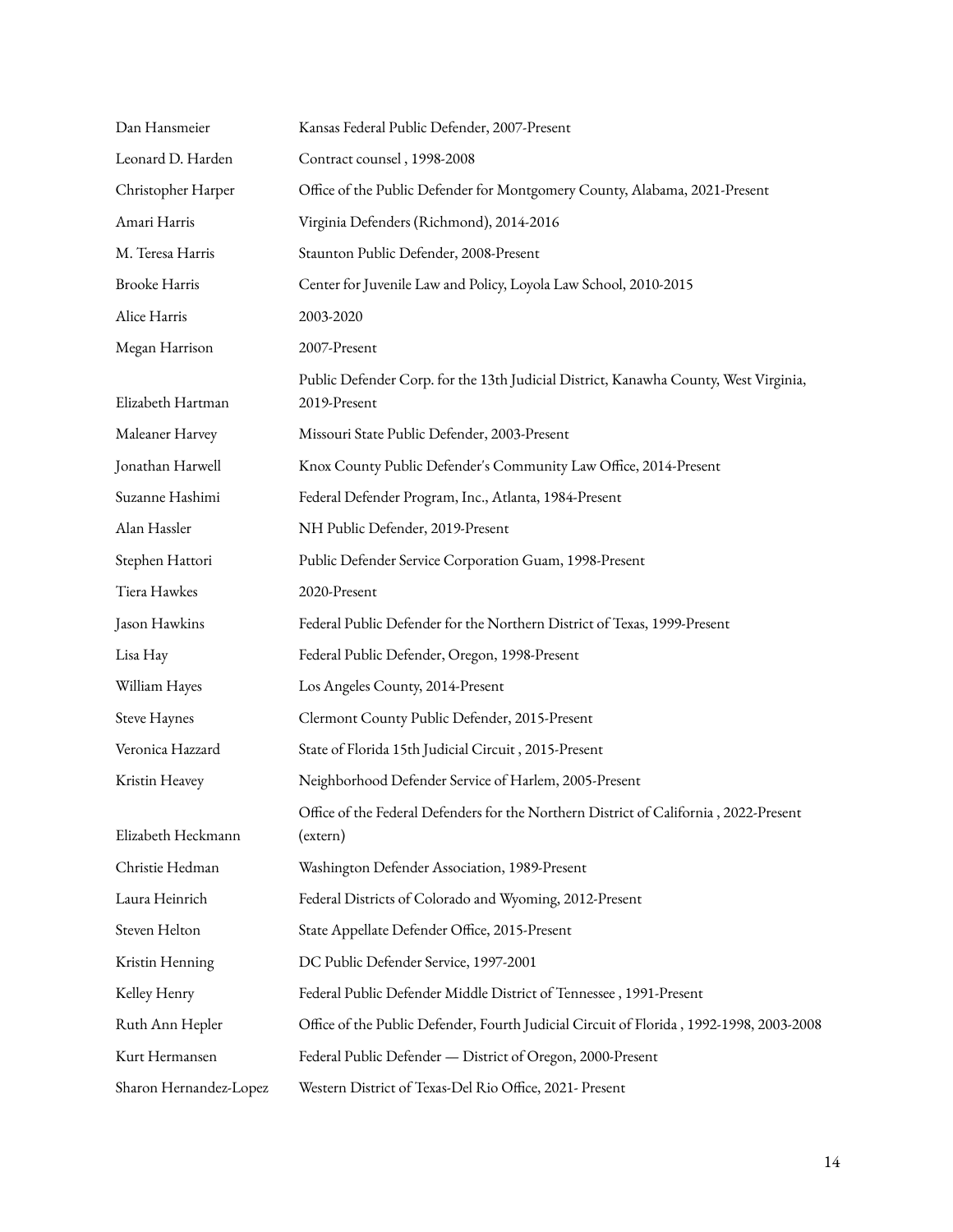| Henderson Hill       | PDS District of Columbia; Federal Defenders of Western District of NCHenderson Hill,<br>1981-1991, 2011-2014 |
|----------------------|--------------------------------------------------------------------------------------------------------------|
| Tom Hillier          | Federal Public Defender, Western District of Washington, 1975-1978, 1982-2014                                |
| Sarah Hillier        | Federal Public Defender Texas Northern, 2020-Present                                                         |
| Thomas Hird          | Federal Public Defender for the Western District of Oklahoma, 2010-Present                                   |
| Stephanie Hoeplinger | Missouri State Public Defender, 2021-Present                                                                 |
| Bonnie Hoffman       | Loudoun County Public Defender's Office, 1995 -2017                                                          |
| Aubrey Hoffman       | Clackamas Indigent Defense Consortium, 2016-2021                                                             |
| Richard Holcomb      | NDGA. Federal Defender Program, Inc., 2005-Present                                                           |
| Edgar Holguin        | 2014-Present                                                                                                 |
| Durriyyah Hollimon   | Maryland Office of the Public Defender, 2015-Present                                                         |
| Darius Holloway      | 2018-Present                                                                                                 |
| Rachel Holmes        | 2021-Present                                                                                                 |
| Julie Holt           | Federal Public Defender Office for the Southern District of Florida, 2011-Present                            |
| Aaron Holt           | 2017-Present                                                                                                 |
| Wendy Holton         | Federal Defenders of Montana, 2000-2022                                                                      |
| Megan Hopper-Rebegea | Federal Public Defender, 2019-Present                                                                        |
| Deborah Horne        | Committee for Public Counsel Services, 2013-2020, 2021-Present                                               |
| Allie Horwitz        | Maryland Office of the Public Defender, 2021-Present                                                         |
| Emily Hosseini       | Federal Defender Program, 2021-Present                                                                       |
| richard houlihan     | Miami-Dade Public Defender's Office, 1977-1987                                                               |
| Bonnie Howerton      | Board of Public Defense MN, 2001-Present                                                                     |
| Tracy Hucke          | Federal Public Defender, District of Colorado and Wyoming, 2012-2017, 2017-Present                           |
| Keisha Hudson        | Defender Association of Philadelphia, 2002-2020, 2021-Present                                                |
| Jennifer Hultgren    | Santa Clara County, 1998-Present                                                                             |
| Meghann Humphreys    | Cherokee Judicial Circuit Office of the Public Defender, 2019-Present                                        |
| Kevin Hupy           | Umpqua Valley Public Defender, 2016-Present                                                                  |
| Katy Hutchinson      | Federal Public Defender-Northern District of Texas Capital Habeas Unit, 2021-Present                         |
| Luke Ihnen           | Federal Defender Services of Eastern Tennessee, Inc., 2021-Present                                           |
| Jane Imholte         | Alaska Federal Defender, 2004-Present                                                                        |
| Victoria Inojosa     | Northern District of Texas, 2021-Present                                                                     |
| Jeremy Isard         | Defender Association of Philadelphia, 2020-Present                                                           |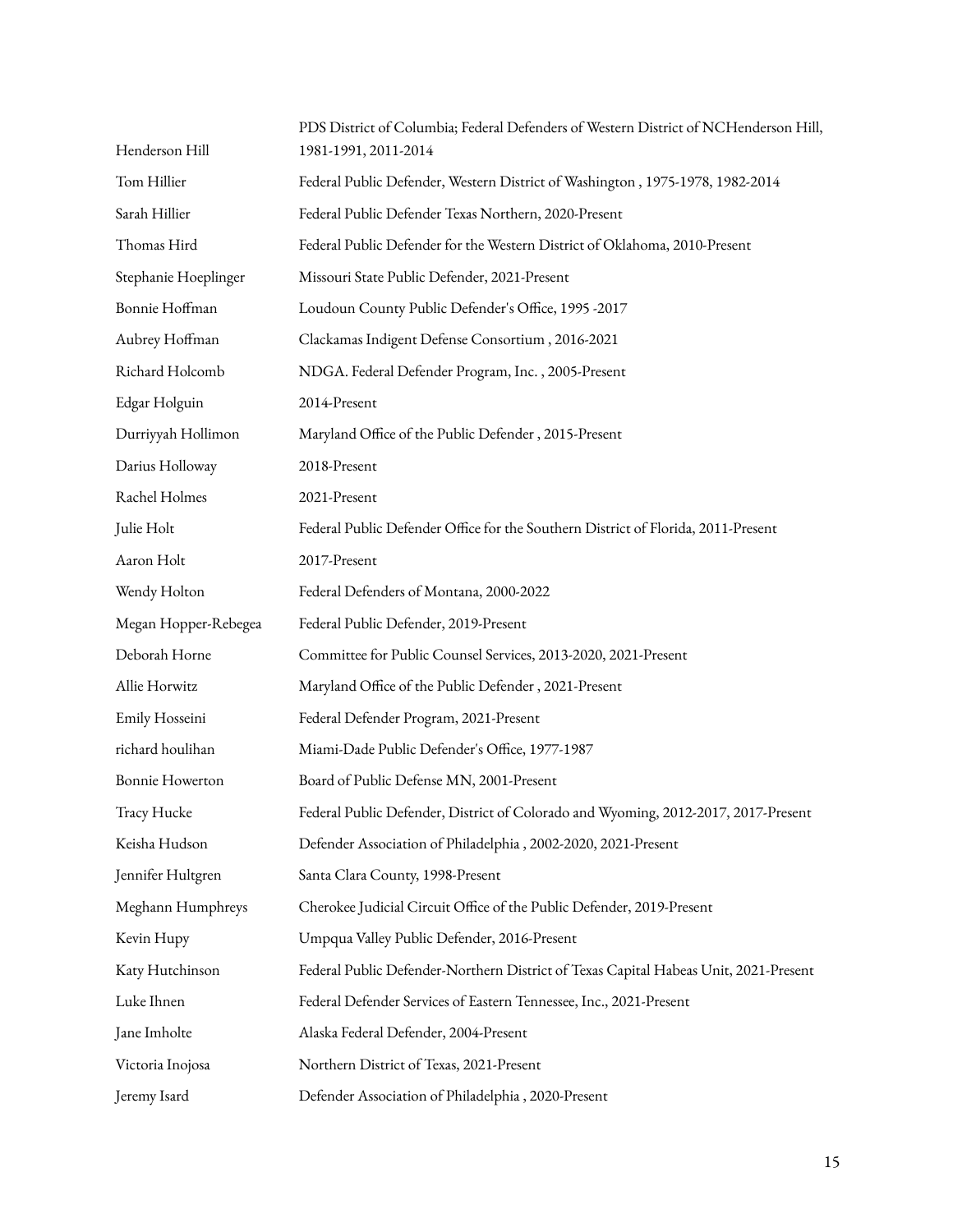| Jesse Isom               | Palm Beach County Public Defender's Office, 2012-2020                                    |
|--------------------------|------------------------------------------------------------------------------------------|
| Danielle Jackson         | Neighborhood Defender Service of Harlem, 2014-2017, 2020-Present                         |
| Shannon Jackson-Meade    | Los Angeles County Public Defender, 2008-Present                                         |
| Nathaniel Jacob          | Jefferson Associated Counsel, 2013-Present                                               |
| Andrew Jacobs            | Southern District of Florida, 2020-Present                                               |
| Jana Jacobson            | Georgia Public Defender- Paulding Judicial Circuit, 1992-Present                         |
| Jean-Paul Jacquet-Freese | Eastern District of North Carolina, 2021-Present                                         |
| Thomas Jacquinot         | Missouri State Public Defender, 1988-1994, 1997-Present                                  |
| Karume James             | Federal Defenders of New York, Inc., 2014-Present                                        |
| Debbie Jang              | Federal Public Defender, District of Arizona, 2021-Present                               |
| Larry Jefferson          | Washington State Office of Public Defense, 1996-Present                                  |
| Caprice Jenerson         | Office of the Appellate Defender (OAD), 2020-Present                                     |
| Christopher Jenkins      | Office of Regional Conflict and Civil Regional Counsel--1st Circuit, 2016-Present        |
| Jennifer Jennison        | Stanislaus County, 1998-Present                                                          |
| Sarah Jernigan           | Office of the Federal Public Defender for the Western District of Oklahoma, 2009-Present |
| Rhett Johnson            | Federal Public Defender Office for the Southern District of West Virginia, 2012-Present  |
| Judith Johnson           | Los Angeles County Public Defender, 1999-Present                                         |
| Rachel Johnson           | 1997-Present                                                                             |
| Marci Johnson            | Maryland Office of the Public Defender, 1995-Present                                     |
| Derrick Johnson          | Maryland Office of the Public Defender, 2011-Present                                     |
| Vida Johnson             | Public Defender Service of DC, 2002-2010                                                 |
| Jasmine Johnson          | 1991-Present                                                                             |
| Marquita Johnson         | Office of the Public Defender of Maryland, 2014-2019, 2021-2022                          |
| Martesha Johnson         | Nashville Defenders, 2009-Present                                                        |
| Ashley Johnson           | Florida, 15th Judicial Circuit, 2019-Present                                             |
| Ellen Johnson            | Placer County Public Defender, 1990 - Present                                            |
| Jad Johnson              | GA Public Defender Council, Lookout Mountain Judicial Circuit, 2005-Present              |
| Brock Johnson            | Northeastern Judicial Circuit Office of the Public Defender, 2014-2021                   |
| Judith Jones             | Maryland Office of the Public Defender, 2006-Present                                     |
| Richard Joselson         | The Legal Aid society -- Criminal Appeals Bureau, 1985-Present                           |
| Mary Judge               | Federal Defender Program, 1998-Present                                                   |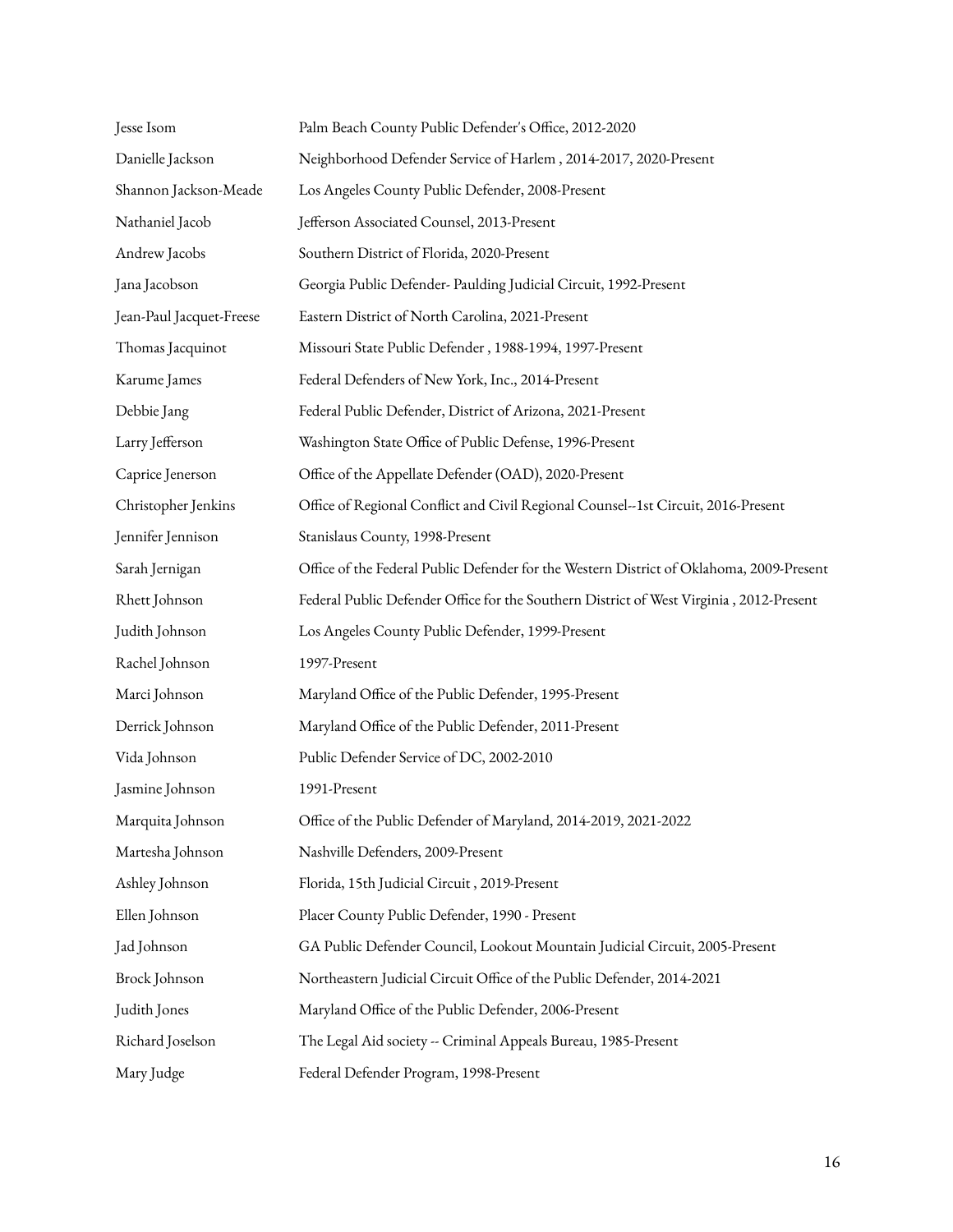| Omodare Jupiter     | Northern and Southern Districts of MS, 1990-2022                                                                |
|---------------------|-----------------------------------------------------------------------------------------------------------------|
| Sarah Jurick        | Richland County Public Defender's Office, SC, 2014-Present                                                      |
| Allison Kahl        | Center for Appellate Litigation, 2017-Present                                                                   |
| Denns Kainen        | Federal Public Defender southern district of Florida, 1982-1985                                                 |
| Lyndee Kamrath      | 2007-Present                                                                                                    |
| Sara Kane           | FPD-SDFL, 2012 - 2015; 2017-Present                                                                             |
| Lisa Kang           | Los Angeles Alternate Public Defender, 2009-Present                                                             |
| Lindsay Kanter      | Committee for Public Counsel Services, 2009-2016                                                                |
| Vikram Kapil        | Public Defender, Halifax, Mecklenburg & Lunenburg, VA, 1994-2022                                                |
| Daniel Kaplan       | Federal Public Defender, District of Arizona, 2007-Present                                                      |
| Molly Karlin        | District of Arizona, 2015-Present                                                                               |
| Daniel Kassebaum    | Palm Beach County Public Defender, 2018-Present                                                                 |
| AKIO KATANO         | Los Angeles County, 2014-Present                                                                                |
| Victoria Kawecki    | Maryland Office of the Public Defender, 2015-Present                                                            |
| Hooman Kazemi       | County of Los Angeles Office of the Public Defender, 2008-Present                                               |
| Jason Kearney       | Federal Defender, Eastern District of Arkansas, 2015-Present                                                    |
| Stephanie Kearns    | FDP, Inc., 1984-Present                                                                                         |
| Aden Kebede         | Federal Public Defender, District of Nevada, 2021-Present                                                       |
| Kyle Keenan         | Missouri State Public Defender System, 2019-Present                                                             |
| Matt Kellner        | Orleans Public Defenders, 2021-Present                                                                          |
| Christopher Kemmitt | Public Defender Service for the District of Columbia, 2007-2015                                                 |
| Patricia Kemp       | Southern District of Alabama Federal Defenders, 2005-Present                                                    |
| Bryan Kennedy       | Fairfax County Office of the Public Defender, 2012-Present                                                      |
| Ann Kenney          | Wisconsin State Public Defender, 1985-2017                                                                      |
| Vicky Kenney        | Clay County Missouri Public Defender's Office, Hall County Public Defender's Office,<br>2001-2003, 2005-Present |
| Jonathan Kerr       | Maryland Office of the Public Defender, 2013-Present                                                            |
| Kristina Kersey     | The Gault Center, 2002-2021                                                                                     |
| Natasha Khalfani    | Maryland Office of the Public Defender, 2020-Present                                                            |
| Shira Kieval        | Federal Public Defender's Office for the Districts of Colorado and Wyoming, 2014-Present                        |
| Stephanie Kim       | Federal Defenders of San Diego, 2021-Present                                                                    |
| Alisa Kim           | San Francisco, 2000-2005                                                                                        |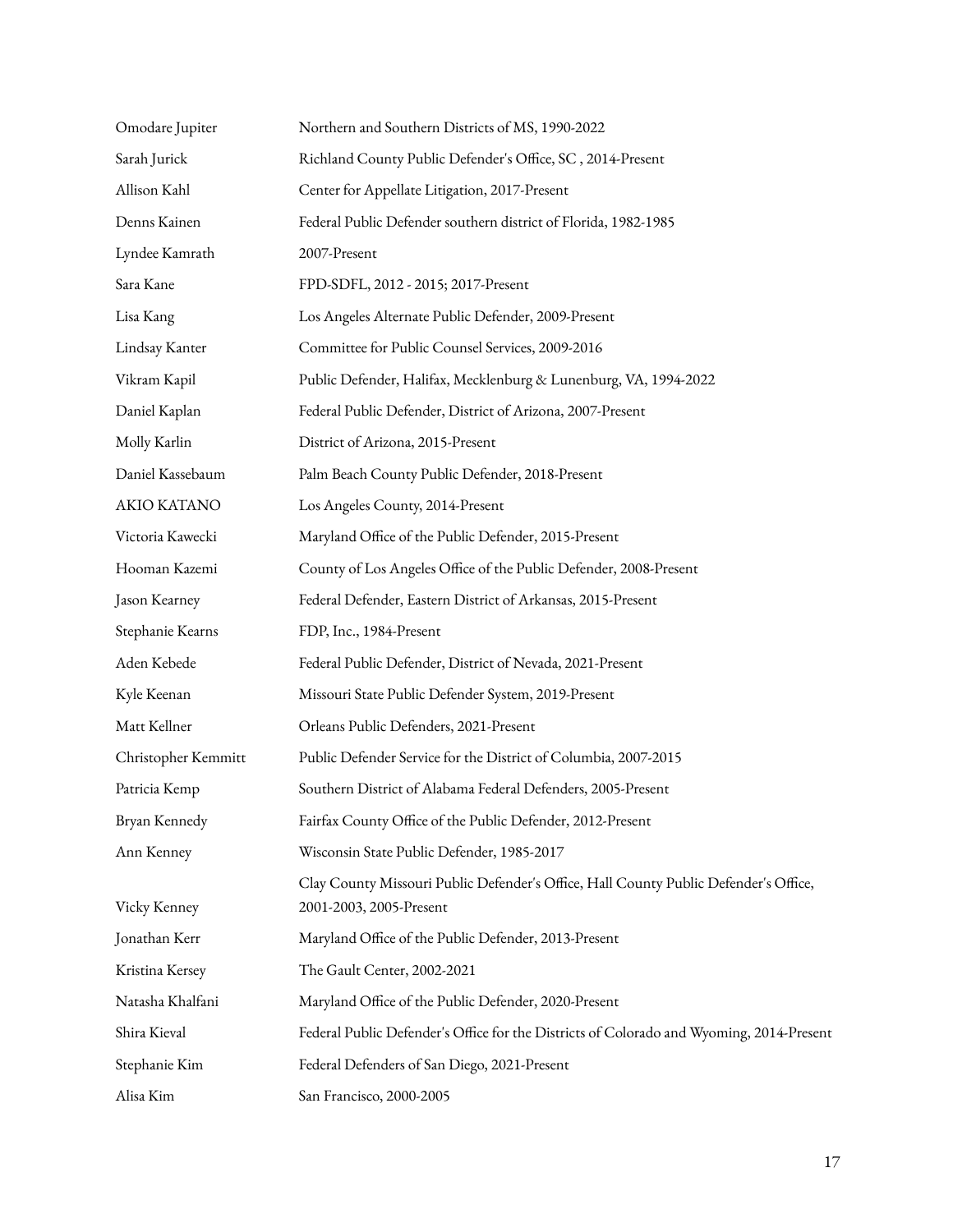| Federal Public Defender-NDTX-Dallas, 2000-Present                                                                           |
|-----------------------------------------------------------------------------------------------------------------------------|
| Federal Defenders of San Diego, Inc.; Santa Clara Office of the Public Defender,<br>2009-2018                               |
| Alameda County Public Defender, 28 years                                                                                    |
| Center for Appellate Litigation, 1996-Present                                                                               |
| Los Angeles County, 2000-Present                                                                                            |
| Federal Public Defender, Norther District of California, 2004-Present                                                       |
| 1990-Present                                                                                                                |
| Defender Association of Philadelphia, 1999-Present                                                                          |
| Maryland Office of the Public Defender, Mental Health Division, 2021-Present                                                |
| Guam, 2012-Present                                                                                                          |
| Clayton County Georgia, 2007-Present                                                                                        |
| 2014-Present                                                                                                                |
| Miami-Dade Public Defender's Office; Federal Defenders Office of SDFL, 2010-Present                                         |
| Wisconsin Public Defender, 2000-Present                                                                                     |
| 2021-Present                                                                                                                |
| Public Defender Service for the District of Columbia and Cook County Public Defender's<br>Office, 1976-78, 1983-88, 1988-92 |
| 2017-Present                                                                                                                |
| Law Office of the Cook County Public Defender, 1986-2007                                                                    |
| Kuhns Law Offices, 1986-Present                                                                                             |
| Wisconsin State Public Defender, 1985-2016                                                                                  |
| Delaware Office of Defense Services, 2019-Present                                                                           |
| Federal Public Defender's Office for the Western District of Washington, 2001-Present                                       |
| Federal Public Defender's Office SDTX and Colorado State Public Defender, 2013-2022                                         |
| Neighborhood Defender Service of Harlem, 2015-Present                                                                       |
| Richland County Public Defender's Office, 2020-Present                                                                      |
| Federal Defender, D NV, 2018-Present                                                                                        |
| Loudoun County, Virginia, 2005-2020                                                                                         |
| Montgomery County Public Defender - Alabama, 2017-Present                                                                   |
| Federal Public Defender, Northern District of California, 2016-2017, 2018-Present                                           |
| Florida 9th Circ, 1987-1999; 2006-Present                                                                                   |
|                                                                                                                             |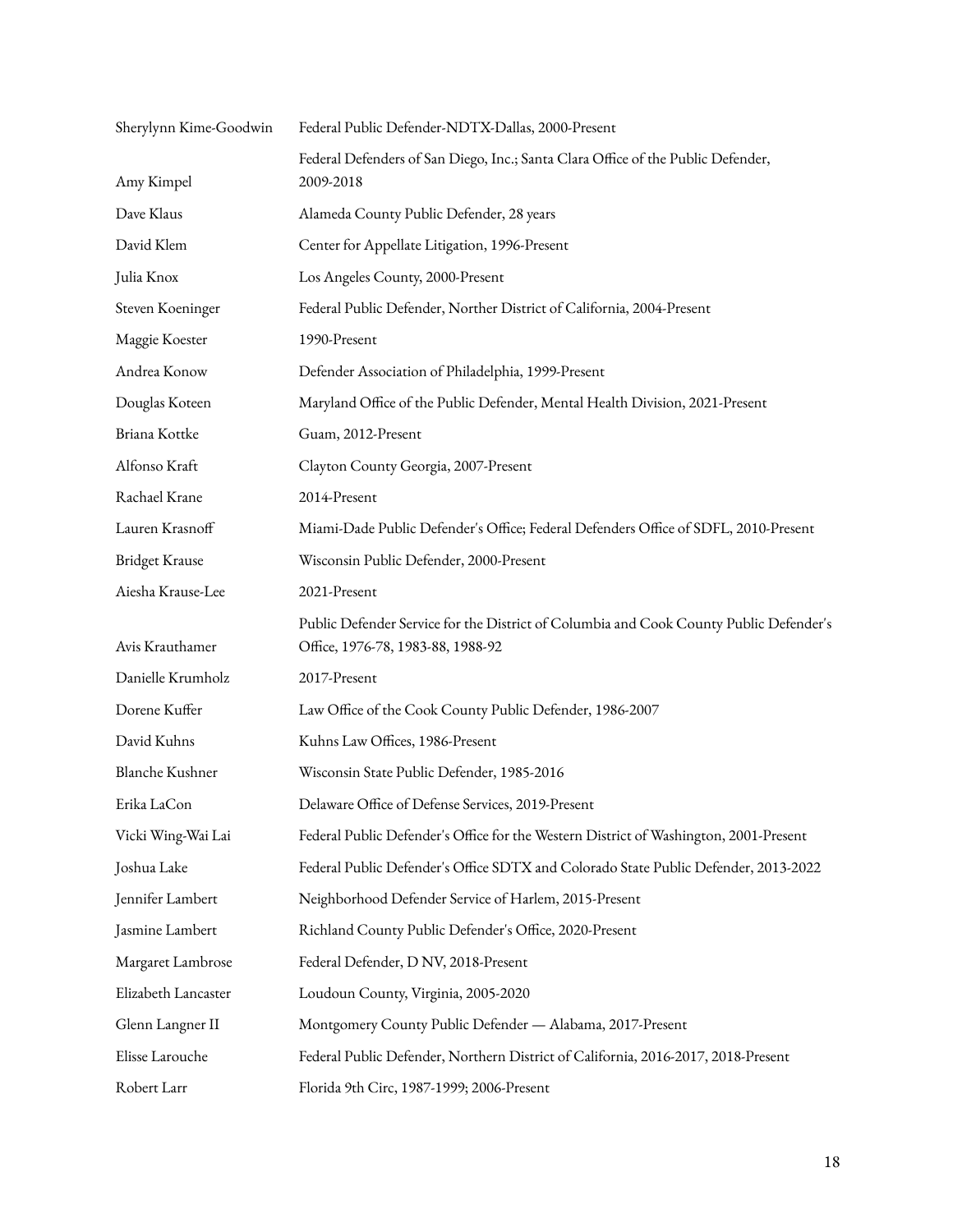| Matthew B. Larsen | Federal Defenders of New York, 2010-Present                                               |
|-------------------|-------------------------------------------------------------------------------------------|
| Kilie Latendresse | Federal Defender for Colorado and Wyoming, 2012-Present                                   |
| Kristin LaVoy     | Neighborhood Defender Service of Detroit, 2008-Present                                    |
| Amy Lawler        | Minnesota Office of the Appellate Public Defender, 2013-Present                           |
| Shawnee Lawrence  | Public Defender'sOffice, 15th Judicial Circuit, Palm Beach County, Florida, 1997 -Present |
| Christy Lay-Mumin | Louisville Metro, 2018-2022                                                               |
| Joyce Leavitt     | Federal Public Defender-Northern District of California, 1995-Present                     |
| Kristen Leddy     | Federal Public Defender's Office for the Northern District of West Virginia, 2010-Present |
| Paul Leder        | Public Defender Service for the District of Columbia, 1981-1987                           |
| Christine Lee     | Federal Public Defender's Office, 2006-Present                                            |
| Joshua Lee        | Federal Public Defender for the Districts of Colorado and Wyoming, 2006-Present           |
| Susan Leff        | Nevada County Public Defender's Office, California, 1996-2004, 2018-Present               |
| Julia Leighton    | Public Defender Service for the District of Columbia, 1989-1997, 2000-2016                |
| Ian Lemonious     | Public Defender offices 15th Judicial Circuit florida, 2015-Present                       |
| Kathleen Leon     | Federal Defender Program Northern District of Illinois Eastern Division, 2020-Present     |
| Noel Leon Dorsey  | Los Angeles, 2001                                                                         |
| Megan Leschak     | Maryland Office of the Public Defender, 2012-Present                                      |
| Initia Lettau     | Maryland Office of the Public Defender, 2005- Present                                     |
| Jeffrey Levicki   | Colorado State Public Defender's Office, 2020-Present                                     |
| Sylvie Levine     | Federal Defenders of NY, 2010-Present                                                     |
| Ernie Lewis       | Kentucky Department of Public Advocacy, 1976-2008                                         |
| Steven Lewis      | Kitsap County Office of Public Defense, 2010-2015, 2015-Present                           |
| Lisa Lewis        | 2018-Present                                                                              |
| Elizabeth Ligon   | Los Angeles County Public Defender, 2018-Present                                          |
| Sarah Lin         | Center for Appellate Litigation, 2020-Present                                             |
| Jodi Linker       | Federal Public Defender, ND Cal, 2007-Present                                             |
| Alan Lioson       | Palm Beach County, 2001-Present                                                           |
| Michelle Lipperd  | 1997-Present                                                                              |
| Lorena Litten     | West Virginia Public Defender Services, 2015-Present                                      |
| Joshua Lohn       | Missouri State Public Defender, 2016-2018, 2020-Present                                   |
| Bunmi Lomax       | FPD Southern District of Florida, 2010-Present                                            |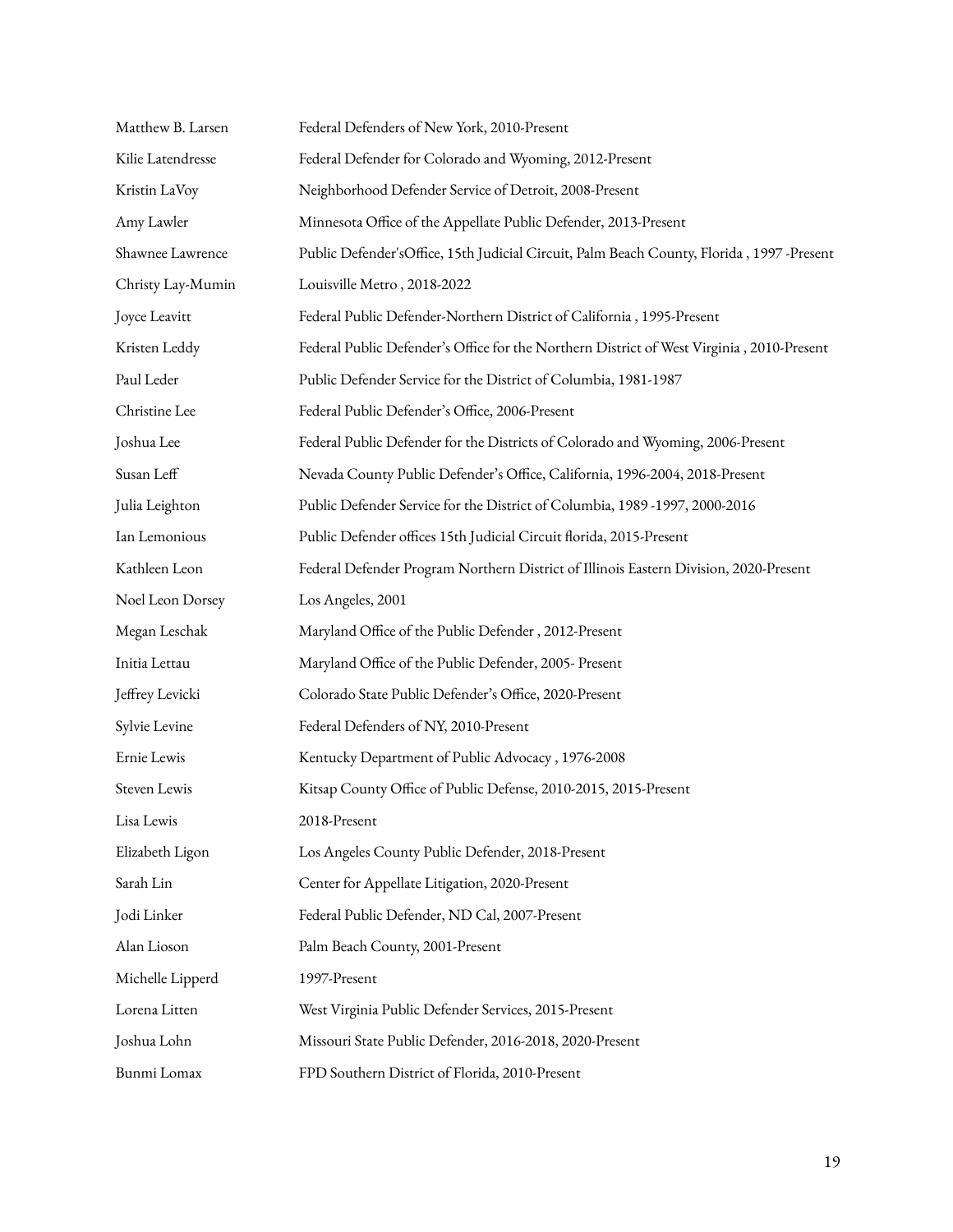| Sylvia Long          | 1991-Present                                                                             |
|----------------------|------------------------------------------------------------------------------------------|
| Bernardo Lopez       | Federal Public Defender Southern District of Florida, 1996-Present                       |
| Angie Louie          | The Legal Aid Society, 2010-Present                                                      |
| <b>Stacey Lowe</b>   | Southwestern Oregon Public Defender Services, 2005-Present                               |
| Jennifer Loyless     | Palm Beach County Public Defender, 20 years                                              |
| Taylor Loynd         | Palm beach County Florida, 2021-Present                                                  |
| Kathryn Lucido       | Federal Defenders of Eastern Washington and Idaho, 2021-Present                          |
| Meredith Lugo        | New Hampshire Public Defender, 2002 - Present                                            |
| Doris Lum-Mattos     | Office of the Public Defender's (Hawaii), 2006-2021                                      |
| Jennifer Lutz        | Center for Children's Law and Policy, 2005-2015                                          |
| Kelsyn Lyons Bevins  | Direct Contract Defense Provider, 2010-2018                                              |
| Ying-Ying Ma         | 1996-2007                                                                                |
| Lisa Mack            | FDO DNJ, 1999-Present                                                                    |
| Claire Madill        | Palm Beach County Public Defender's Office, 2017-Present                                 |
| David Magariel       | Federal Public Defender, District of Kansas, 2004-2006, 2010-2016, 2016-Present          |
| Mary Maguire         | Office of the Federal Public Defender for the Eastern District of Virginia, 1991-Present |
| Ian Maher            | Cowlitz County Office of Public Defense, 2014-Present                                    |
| Scott Main           | Illinois Office of the State Appellate Defender, 2002-2012                               |
| Corrie-Ann Mainville | Litchfield JD, Connecticut, 2007 - Present                                               |
| Evelyn Malavé        | Legal Aid Society, 2014-2021                                                             |
| Hayley Malcolm       | Orleans Public Defenders, 2019-Present                                                   |
| Brian Mallonee       | 19th Judicial Circuit, Florida, Diamond Litty, 1999-2003                                 |
| Susan Malove         | Law Office of Bob Wesley, PD 9th Judicial Circuit, 2009-2013                             |
| Yashwanth Manjunath  | St. Louis County Public Defender's Office, 2017-Present                                  |
| Dinah Manning        | Federal Public Defender for the Central District of California, 2014-Present             |
| Tyrone Mansfield     | Western District of Texas, 2005-Present                                                  |
| Ian Marcus Amelkin   | Federal Defenders of New York, Inc., 2014-Present                                        |
| Marianne Mariano     | Federal Public Defender's Office WDNY, 1995 -Present                                     |
| Allison Markoski     | Wisconsin State Public Defender, 2020-Present                                            |
| Kenisha Marks        | Center for Appellate Litigation, 8 years                                                 |
| David Markus         | Southern District of Florida Federal Defenders, 1998-2001                                |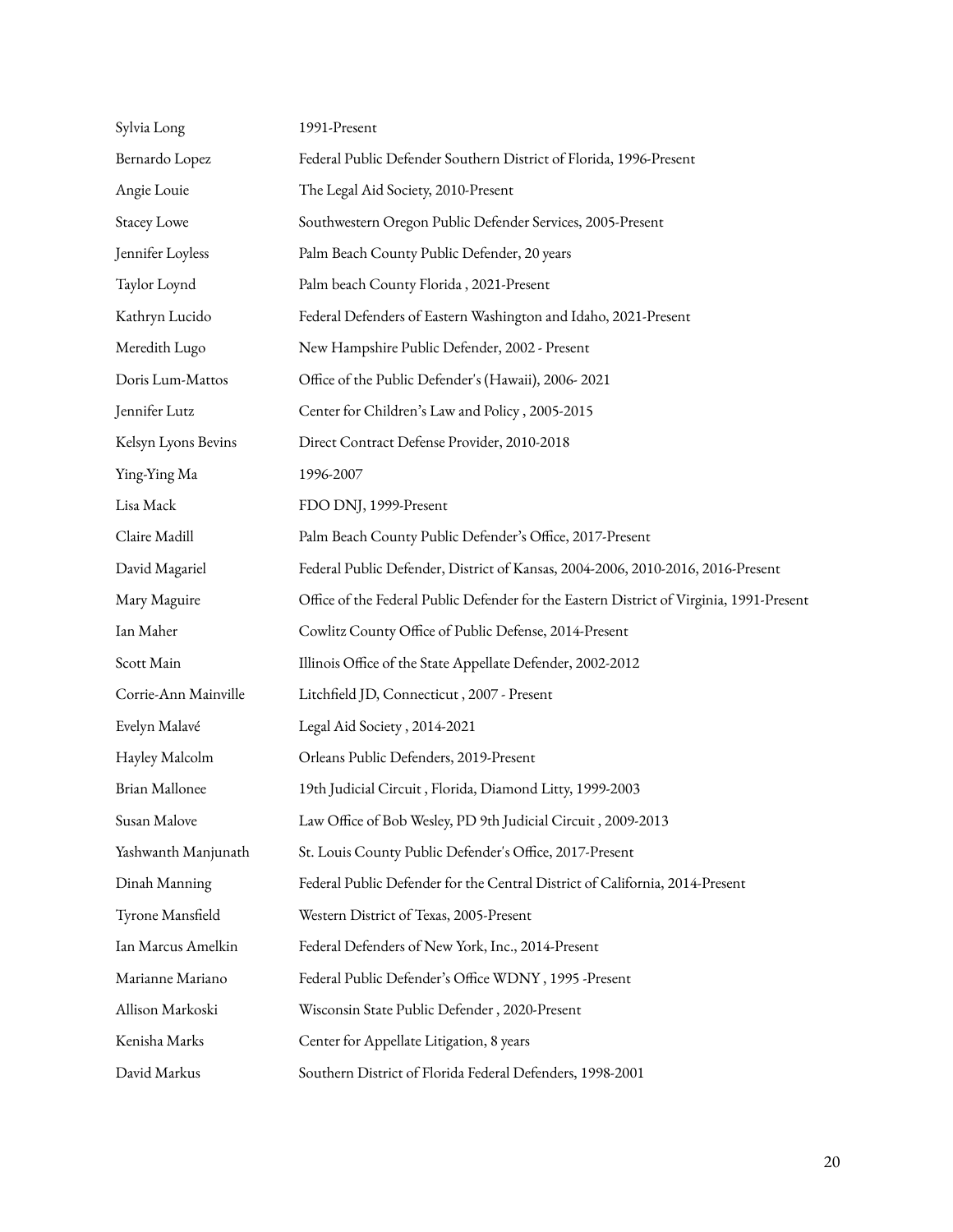| Pamela Marsh        | Marsh & Wagner, P.C., 1985 - Present                                                   |
|---------------------|----------------------------------------------------------------------------------------|
| LaRonda Martin      | Federal Defenders, District of Nevada, 2006-Present                                    |
| Scott Martin        | Office of the Federal Public Defender for the Southern District of Texas, 2008-Present |
| Rebecca Martin      | 1995-Present                                                                           |
| Jonathan Marvinny   | Federal Defenders of New York, 2005-Present                                            |
| Craig Mastantuono   | Wisconsin State Public Defender, 1992-1999                                             |
| Jerome Matthews     | Northern District of California, 2000 to Present                                       |
| Tyler Maulsby       | The Bronx Defenders, 2011-2014                                                         |
| Sheilagh McAteer    | Colorado State Public Defender System, 1988-2020                                       |
| Carroll McCabe      | Maryland, 2016-Present                                                                 |
| Jacqueline McCann   | 2020-Present                                                                           |
| Lucy McCarthy       | Office of the Defender General-Vermont, 2003-2012                                      |
| Lindsay McCaslin    | Eastern District of Virginia, Norfolk Office, 2009-2013, 2017-Present                  |
| Kevin McCoy         | Missouri State Public Defender, Parole Revocation Defense Team, 2017-Present           |
| Danielle McCoy      | <b>BPDA Fellow, N/A</b>                                                                |
| Caroline McCrae     | Federal Public Defender-S.D. Fla., 2009-Present                                        |
| Megan McDonald      | Office of the Public Defender-Hawaii, 2019-Present                                     |
| David McDonald      | Metropolitan Public Defender, 1986-1991                                                |
| Michael McDonald    | Eastern District of North Carolina, 2022                                               |
| Nina McDonnell      | 2010-Present                                                                           |
| Steven McDowell     | Missouri State Public Defender, 2012-2013, 2020-Present                                |
| Julie McGrain       | Federal Public Defender's Office, District of New Jersey, 1998-Present                 |
| Kelly McHugh        | Cornerstone Law Group-OPDS, 2007-2010; 2017-Present                                    |
| Aylia McKee         | Montgomery County Public Defender's Office, AL, 2007-Present                           |
| Kathrine Mclaughlin | Sterling Colorado Trial Office, 2019-Present                                           |
| Colleen McMahon     | Jefferson City Trial Office, 2021-Present                                              |
| marlene mcneill     | 1990-Present                                                                           |
| Aisha McWeay        | 1989-Present                                                                           |
| Janine Meckler      | Office of the Public Defender (Maryland), 1990-Present                                 |
| Marika Meis         | Center for Appellate Litigation, 2001-Present                                          |
| Brian Mendelsohn    | Federal Defender Program, Northern District of Georgia, 1995-Present                   |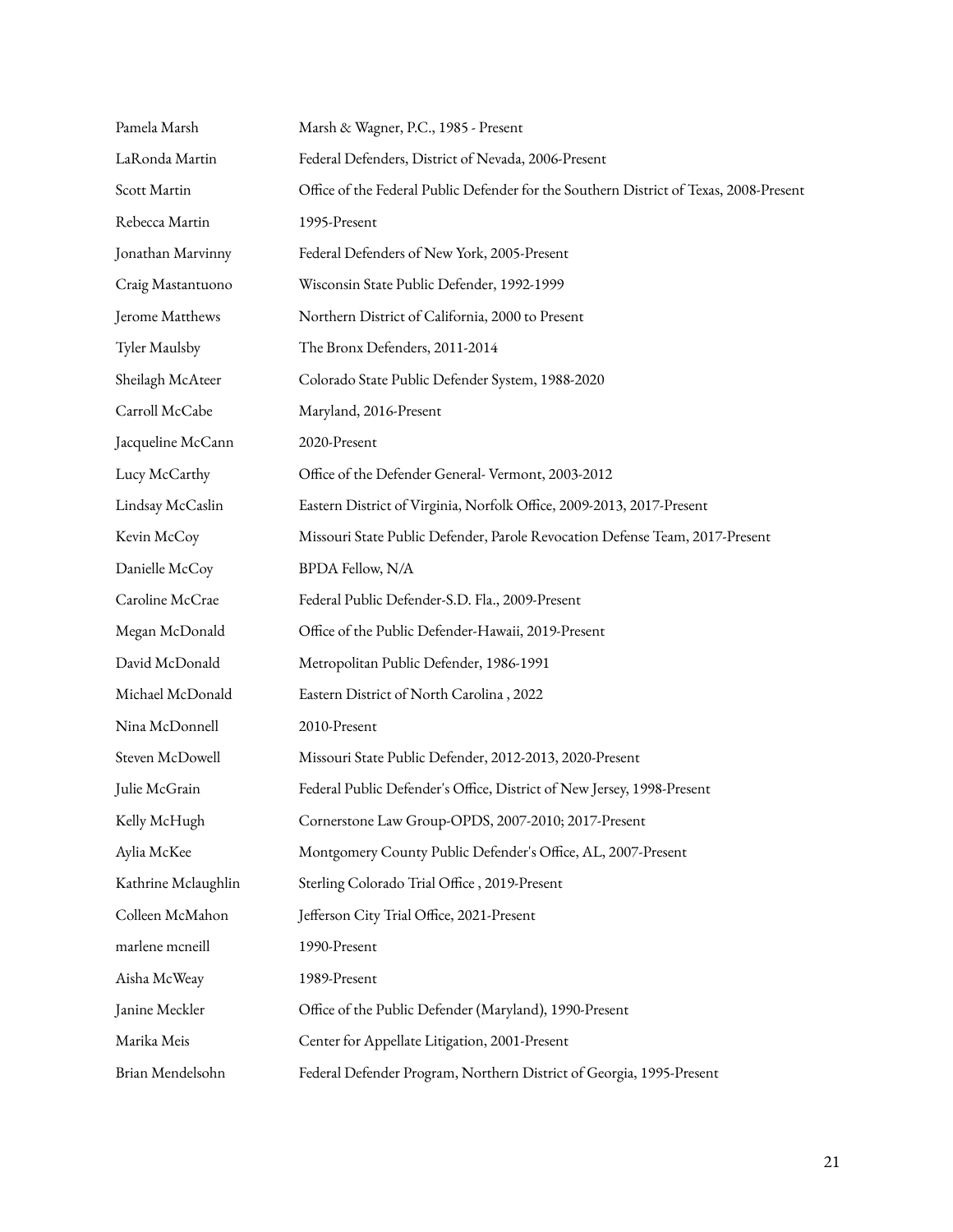| Maya Menlo             | 2018-Present                                                                                           |
|------------------------|--------------------------------------------------------------------------------------------------------|
| Karyn Meriwether       | Maryland Office of the Public Defender Baltimore City-Felony Trial, 2002-Present                       |
| Cadence Mertz          | Federal Public Defender's Office-EDVA (Alexandria), 2015-Present                                       |
| Kate Merwald           | Missouri State Public Defender's Office, 2011-2013, 2020-Present                                       |
| Faith Mesnekoff        | Federal public defender, Southern District of Florida, 1985-2008                                       |
| Kristy Militello       | Federal Public Defender in the Southern District of Florida, 2014-Present                              |
| Jared Miller           | Orleans Public Defenders, 2014-Present                                                                 |
| David Miller           | Chester County Public Defender's Office (PA), 1989-1994, 1996-Present                                  |
| Ben Miller             | Utah Indigent Appellate Defense Division, 2010-Present                                                 |
| Tracy Miller           | Minnehaha County Office of Public Advocate, 2020-Present                                               |
| John Mills             | Habeas Corpus Resource Center, 2008-2011                                                               |
| Suzanne Mills          | Los Angeles, 2001-Present                                                                              |
| Lisa Minutola          | Delaware Office of Defense Services, 1996-Present                                                      |
| Steve Mirkin           | New Hampshire Public Defender, 1983-2004, 2013-Present                                                 |
| Rose Mishaan           | San Francisco Indigent Defense Administration Conflicts Panel, 2017-Present                            |
| Candis Mitchell        | Federal Public Defender of ND California, 2015-Present                                                 |
| Alexandra Mitter       | Center for Appellate Litigation, 2017-Present                                                          |
| Sydney Miyahara        | Whatcom County Public Defender, 2021-Present                                                           |
| Max Mizono             | Office of the Federal Public Defender-District of Hawaii, 2017-Present                                 |
| <b>Brittany Mobley</b> | Public Defender Service for D.C., 2015-Present                                                         |
| Charles Moore          | Maryland Office of the Public Defender, 2022-Present                                                   |
| Alba Morales           | Office of the Appellate Defender, 2003-Present                                                         |
| Marti Morgan           | Federal Public Defender's Office, Northern District of Texas, 2011-2018 Miami PD,<br>2018-Present NDTX |
| StanislavMoroz         | Orleans Public Defenders, 2014-2020                                                                    |
| Mary Morris            | Tioga county, Present                                                                                  |
| Douglas Morris         | Federal Defenders of New York, 1989-Present                                                            |
| Melissa Morris         | NM Office of the Federal Public Defender, 2006-Present                                                 |
| Theresa Moser          | The Legal Aid Society, 1998-Present                                                                    |
| nekedia moses          | 5th Circuit Public Defender's Office, 2021-Present                                                     |
| Jesus Mosqueda         | Federal Defenders of San Diego, 2016-Present                                                           |
| Maggie Moy             | Federal Public Defender-District of New Jersey, 1989-Present                                           |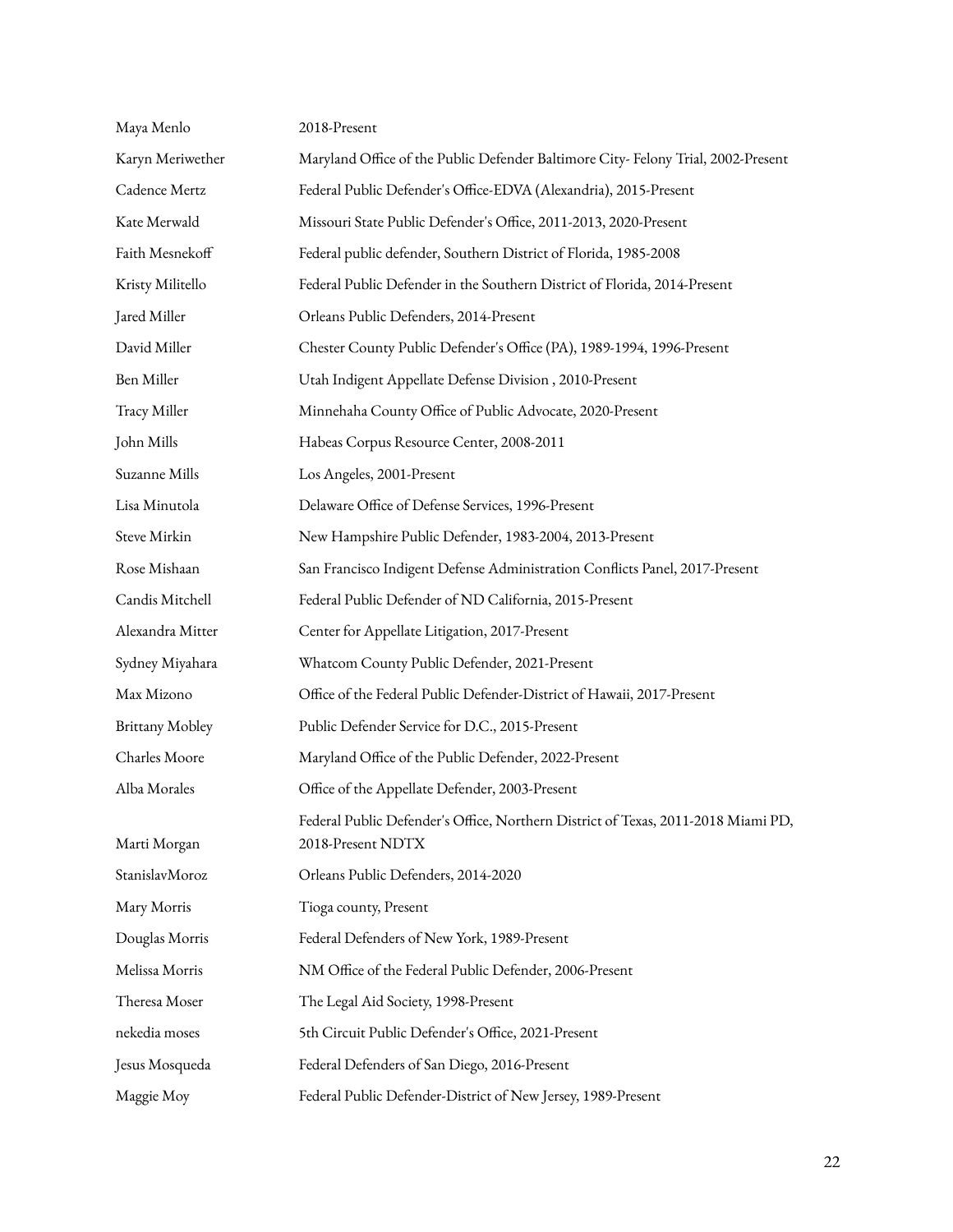| George Moyer               | Los Angeles County Alternate Public Defender, 2015-Present               |
|----------------------------|--------------------------------------------------------------------------|
| Norman Mueller             | Colorado State Public Defender, 1974-1980                                |
| Alexander Muntges          | 1993-2000, 2003-2007                                                     |
| Kate Murdock               | CPCS-Holyoke, Massachusetts, 2010-Present                                |
| JessicaMurillo DeAlcoverde | Federal Public Defender - District of Arizona, 2019-Present              |
| Cindy Muro                 | Federal Defenders of San Diego, Inc., 2020-Present                       |
| John Murphy                | Federal Defender Program, Northern District of f Illinois, 1988-Present  |
| Ieshaah Murphy             | Public Defender Service for DC, 2012-2021                                |
| Adam Murphy                | Office of the Appellate Defender, 2020-2021                              |
| Theresa Murphy             | Maryland Office of the Public Defender, Howard County, 2019-Present      |
| Christina Murray           | Houston County, 2020-Present                                             |
| Elizabeth Murtagh          | Charlottesville-Albemarle Public Defender Office, 1989-Present           |
| Lucretia Myers             | Mo State Public Defender, Springfield MO, 2019-Present                   |
| <b>Bailee Myers</b>        | Law Office of the Cook County Public Defender, 2015-Present              |
| Jenna Nacht                | Office of the Public Defender for Prince William County, 2011-Present    |
| Anthony Naro               | NH Public Defender, 2008-2020                                            |
| Gail Gianasi Natale        | Cuyahoga County, Ohio and Maricopa County, Arizona, 1982-1984, 1992-1993 |
| Joshua Nathan              | Law Office of the Cook County Public Defender, 2012-Present              |
| Malvina Nathanson          | Center for Appellate Litigation, 1965-82, 2021 to Present                |
| Esmeralda Negron           | Fifteenth Judicial Circuit of Florida, 2017-Present                      |
| Sofia Nelson               | State Appellate Defender Office, 2015-Present                            |
| Theresa Nelson             | Cook County, Illinois, 2005-Present                                      |
| <b>Emily New</b>           | NDS Detroit, 2016- Present                                               |
| George Newman              | Philadelphia, PA, 1975-1979                                              |
| Zanele Ngubeni             | Various Offices, 2007-2021                                               |
| Paige Nichols              | Federal Public Defender, District of Kansas, 2001-2003, 2015-Present     |
| Adam Nicholson             | 2018-Present                                                             |
| Takenya Nixon              | Law Office of the Cook County Public Defender, 2006-Present              |
| Kevin Nock                 | 2010-Present                                                             |
| Mindy Nolan                | Wisconsin State Public Defender's Office-Racine Trial, 2014-2019         |
| Robin Nolan                | Maryland, 1988-Present                                                   |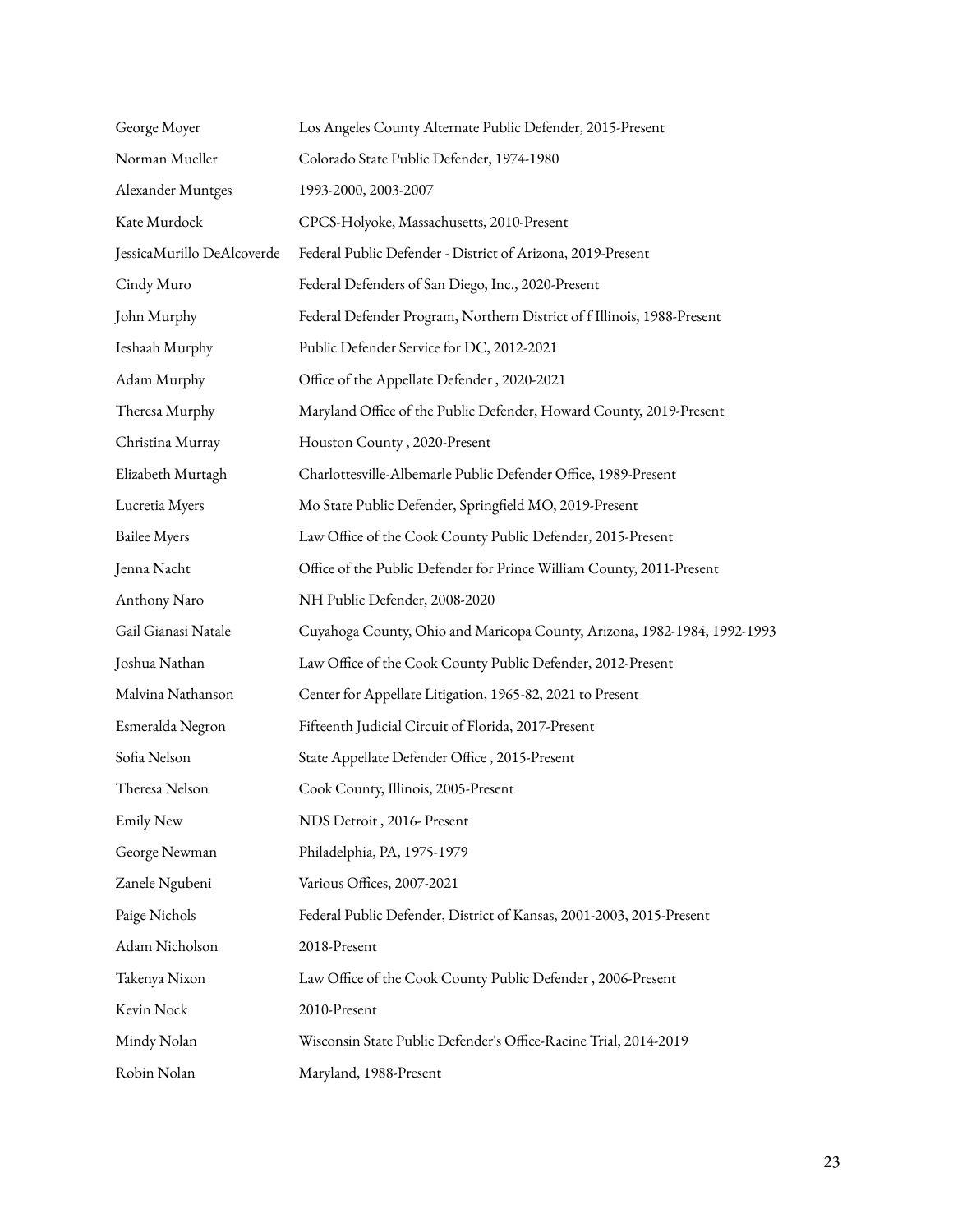| Laura Novello      | Maryland Office of the Public Defender, 12 years                         |
|--------------------|--------------------------------------------------------------------------|
| Sean Nuttall       | Office of the Appellate Defender, 2018-Present                           |
| LaWanda O'Bannon   | Federal Defender Southern District of Alabama, 2011-Present              |
| Kevin O'Connell    | State of Delaware, Office of Defense Services, 2005-Present              |
| Erin O'Connell     | Virginia Indigent Defense Commission-Staunton Office, 2021-Present       |
| Ryan O'Connor      | Office of Public Defense Services, 2005-2011                             |
| Courtney O'Donnell | Federal Defender Program, Inc., 2011-Present                             |
| Veronica O'Grady   | Clayton County Public Defender's Office, 2016-Present                    |
| Molly O'neal       | Santa Clara County, 1990 to Present                                      |
| Marcus Oatman      | Elkhorn Public Defender, 2015-Present                                    |
| Tyler Obenauf      | Palm Beach County Public Defender's Office, 2009-Present                 |
| Kyle Obiora        | 2003-Present                                                             |
| Kelly O'Brien      | Los Angeles County Public Defender, 1995-Present                         |
| Angela Oetting     | Maryland Office of the Public Defender, 2006-Present                     |
| Adeola Ogunkeyede  | Travis County Public Defender's Office, Present                          |
| Patricia Ojeda     | San Diego, 2 Years                                                       |
| Jessica Oliva      | Federal Defenders of San Diego, Inc., 2018-Present                       |
| Leticia Olivera    | Federal Defenders of New York, 2014-Present                              |
| Kristina Olson     | Missouri State Public Defender, 2002-Present                             |
| Timothy OToole     | 1996-2007                                                                |
| Jay Ovsiovitch     | Federal Public Defender's Office, W.D.N.Y., 1999-Present                 |
| Dyan Owens         | 2019 - Present                                                           |
| Lisa Packard       | Legal Aid Society, 2008-Present                                          |
| Robin Packel       | Federal Public Defender, N.D. Cal., 1996-Present                         |
| John Packel        | Defender Ass'n of Philadelphia-retired, 1966-2005                        |
| Kevin Page         | Federal Public Defender for the Northern District of Texas, 2004-Present |
| Will Page          | The Legal Aid Society, Criminal Appeals Bureau, 2017-Present             |
| Tracy Paner        | 1992-Present                                                             |
| Ivan Pantoja       | The Legal Aid Society, 2006-Present                                      |
| Gillion Parham     | Wisconsin State Public Defender, 2016-Present                            |
| Kelly Parker       | Office of the Public Defender 15th Judicial Circuit, 2019-Present        |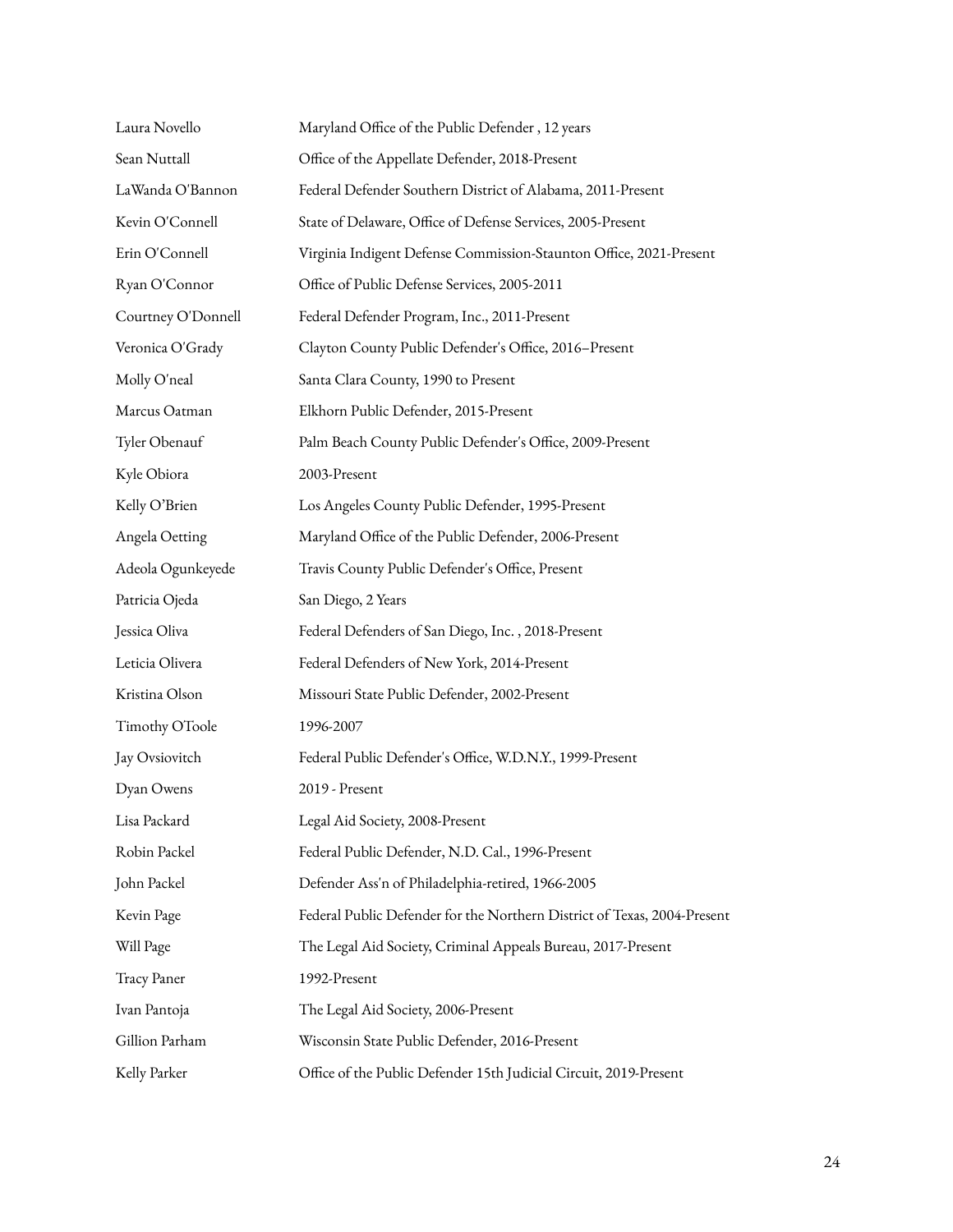| Leon Parker              | Federal Community Defender Eastern District of Michigan, 2017-Present                                                |
|--------------------------|----------------------------------------------------------------------------------------------------------------------|
| Sherise Parker           | Los Angeles County, 2011-Present                                                                                     |
| Jenya Parkman            | Office of the Federal Public Defender for the Northern District of California, 2019-Present                          |
| Jill Pasquarella         | Orleans Public Defenders; Louisiana Center for Children's Rights, 2010 - 2021                                        |
| Shalini Patel            | Fulton County, 1995-1999                                                                                             |
| Anjali Pathmanathan      | Center for Appellate Litigation, 2013-2016, 2018-Present                                                             |
| David Patton             | Federal Defenders of New York, 2002-Present                                                                          |
| Jessica Patton           | Louisville Metro Public Defender's Office, 2021-Present                                                              |
| Rachel Pecker            | The Legal Aid Society of NYC, 2016-Present                                                                           |
| Sara Peloquin            | 2016-2021                                                                                                            |
| Jennifer Pence           | City of Spokane, 2007-Present                                                                                        |
| Tina Peng                | Orleans Public Defenders, 2013-2020                                                                                  |
| Elena Penick             | Illinois Office of the State Appellate Defender, 2004-2018, 2019-Present                                             |
| Philip Penn              | Charlotte and Durham NC PD's Offices ; Children's Law Center, Council For Children's<br>Rights, 1987-1992; 1998-2013 |
| Lauren Pereny            | Neighborhood Defender Service, 2021-Present                                                                          |
| Nadya Perez-Reyes        | Wisconsin State Public Defender, 2012-2019                                                                           |
| Lisa Peters              | 1995-Present                                                                                                         |
| Chandra Peterson         | Federal Defenders of San Diego, 2015-Present                                                                         |
| Mary Petras              | 15 Years                                                                                                             |
| Natalie Phelps           | Neighborhood Defender Service of Detroit, 2019-Present                                                               |
| Alice Phillips           | Richland County Public Defender, 2017-2020; 2021-Present                                                             |
| Bonnie Phillips-Williams | Federal Public Defender Southern District of Florida, 1990- Present                                                  |
| Erin Pinder              | Middle District of Georgia, 2014-2022                                                                                |
| Mary Pizzo               | Maryland Office of the Public Defender, 1993-Present                                                                 |
| Joseph Plaia             | NH Public Defender, 2007-2009                                                                                        |
| Bryant Plank             | 2020-Present                                                                                                         |
| Caroline Platt           | Federal Public Defender's Office, Eastern District of Virginia, 2009-Present                                         |
| Brittania Poon           | Nashville Defenders, 2016-Present                                                                                    |
| Taryn Porzio             | 2021-Present                                                                                                         |
| Sophia Posnock           | King County Department of Public Defense, 2017-Present                                                               |
| Amber Poston             | Orange County Public Defender's Office, 2007-Present                                                                 |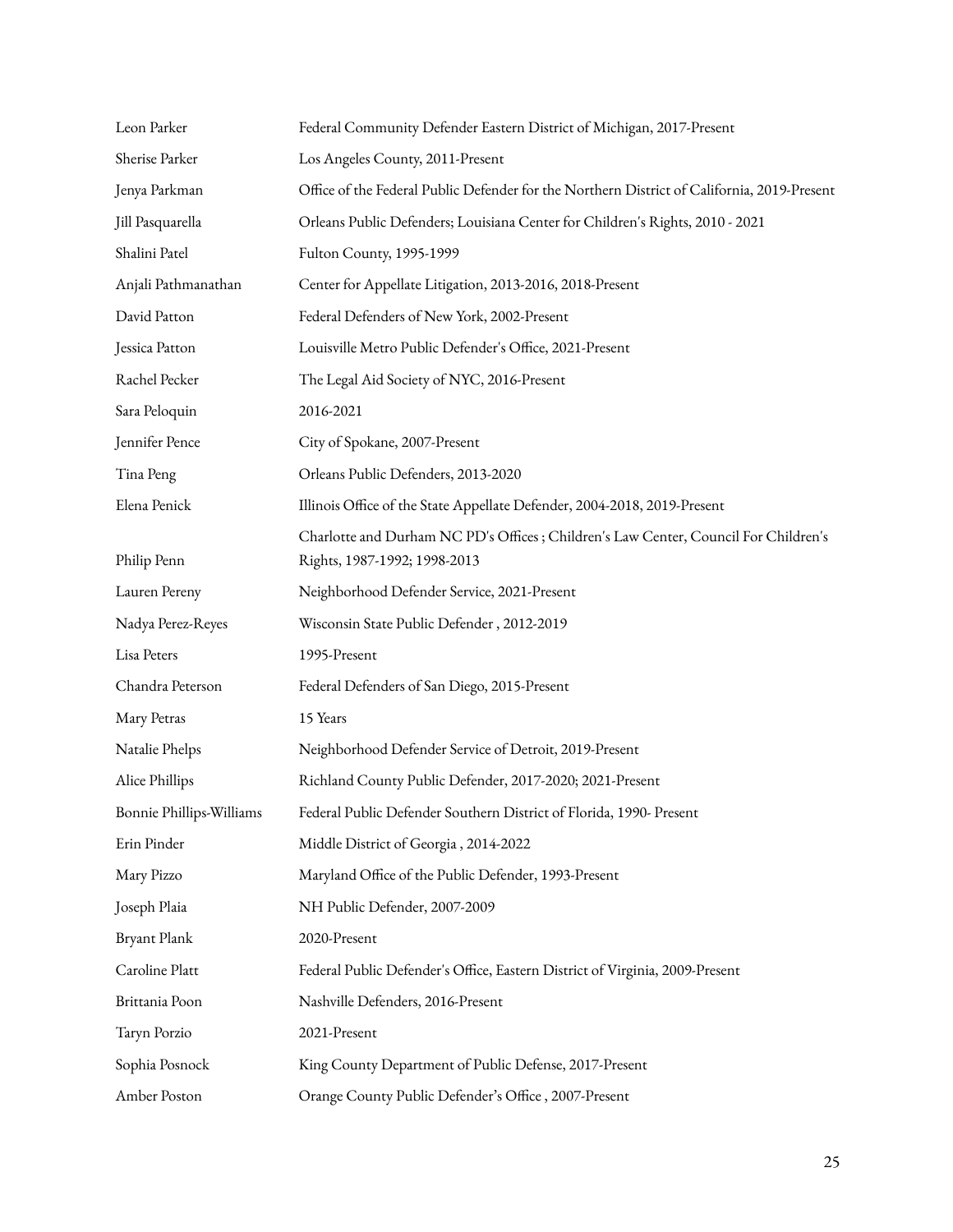| <b>Alison Powers</b> | Virginia Indigent Defense Commission, 2010-Present                                                              |
|----------------------|-----------------------------------------------------------------------------------------------------------------|
| Stephen Prekoski     | Santa Cruz County, CA, 2003-Present                                                                             |
| Fielding Pringle     | Richland and Kershaw Counties, 20 yrs.                                                                          |
| Deborah Pugh         | Illinois Office of the State Appellate Defender, 2006-Present                                                   |
| Jasmine Purnell      | The Legal Aid Society, 2013-2018                                                                                |
| James Purvis         | Rockdale Judicial Circuit, 1995 to Present                                                                      |
| Cheryl Quick         | 2010-Present                                                                                                    |
| Krystal Quinlan      | Maryland Office of the Public Defender, 2014-Present                                                            |
| Elizabeth Quinn      | Federal Defenders of New York, Inc., 2009-Present                                                               |
| Molly Quinn          | Federal Public Defender, 2011-Present                                                                           |
| Skailer Qvistgaard   | 2011-Present                                                                                                    |
| James Rael           | Fed PD, District of AZ, 2011-Present                                                                            |
| Darryl Rago          | Office of Defense Services of Delaware, 2004-Present                                                            |
| Naresh Rajan         | King County Department of Public Defense, 2007-Present                                                          |
| Rachelle Ramirez     | Gaston County Public Defender, 2014-Present                                                                     |
| Hector Ramos-Vega    | Federal Public Defender, 2005-Present                                                                           |
| Doris Randle-Holt    | 1989-Present                                                                                                    |
| Jonathan Raney       | Metropolitan PD, Portland, Oregon, Whatcom County Public Defenders Office,<br>Bellingham, Washington, 1997-2012 |
| Stephen Ranz         | St. Charles Trial Office-Missouri State Public Defender, 2010-Present                                           |
| Yaamini Rao          | Santa Clara County Public Defender's Office, 2011-Present                                                       |
| Jonathan Rapping     | DC Public Defender Service, Georgia PD Council, New Orleans (OPD), 1995-2007                                    |
| Jody Ratner          | Center for Appellate Litigation, 2002-Present                                                                   |
| Scott Reid           | Maryland Office of the Public Defender, 1998-2002, 2011-Present                                                 |
| Arielle Reid         | Center for Appellate Litigation, 2015 - Present                                                                 |
| Tiffany Reid-Collazo | The Public Defender Service for the District of Columbia, 2020-Present                                          |
| Dorothea Reiff       | Office of the Colorado State Public Defender, 2002-Present                                                      |
| Brook Reinhard       | Public Defender Services of Lane County, 2009-Present                                                           |
| Zachary Reitman      | Solano County, 2021                                                                                             |
| Victoria Reker       | Minnehaha County Public Advocate's Office, 2008-Present                                                         |
| Kristen Reller       | Maricopa County Office of the Public Defender, 2017-2018 and 2021- Present                                      |
| Traci Rhone          | Federal Public Defender's Office, Western District of Oklahoma, 2022-Present                                    |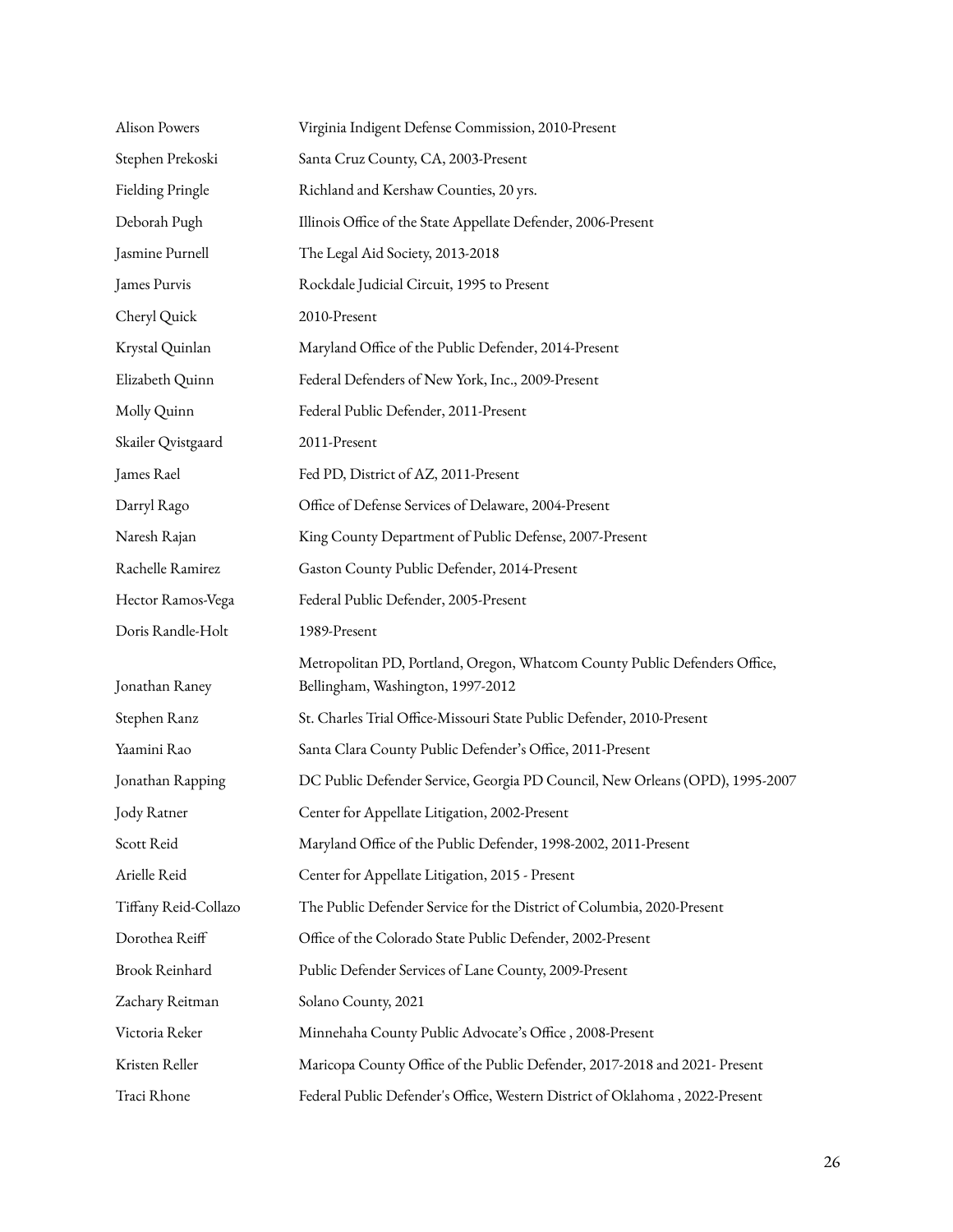| C. Wesley Richards    | 1994-2012                                                                                         |
|-----------------------|---------------------------------------------------------------------------------------------------|
| Lynn Richardson       | 2021-Present                                                                                      |
| Chelsea Rinnig        | Office of the Public Defender, Maryland, 2022-Present                                             |
| Jennie Rischbieter    | Richland County Public Defender's Office, 2016-Present                                            |
| Julie Roberts         | Federal Public Defender's Office, Southern District of Ohio, Capital Habeas Unit,<br>2015-Present |
| Kaycee Roberts        | Federal Defender Services of Eastern TN, 2013-Present                                             |
| Valencia Roberts      | Federal Public Defender Office-EDVA, 2001-Present                                                 |
| Chris Roberts         | 2014-Present                                                                                      |
| Jennifer Robinson     | 2021-Present                                                                                      |
| Rachel Robinson       | Loudoun County, 2014-2019                                                                         |
| Stephanie Robinson    | Maryland Office of the Public Defender, 1996-2008; 2019-Present                                   |
| Brandy Robinson       | Neighborhood Defender Service of Detroit, 2005-2009; 2011-Present                                 |
| Jimmonique Rodgers    | Former Public Defender-Georgia, 2006-2021                                                         |
| Marie Romero-Martinez | Western District of Texas, 24 (1998-Present)                                                      |
| Zoe Root              | Center for Appellate Litigation, 2011-2016; 2019-Present                                          |
| Melinda Rosales       | Cook County, 2004 - Present                                                                       |
| Greg Rosenfeld        | Palm Beach County Public Defender's Office, 2011-2015                                             |
| Maura Ross            | Wisconsin State Public Defender, 2016-2020                                                        |
| Melissa Rothstein     | Maryland Office of the Public Defender, 2015-Present                                              |
| Maureen Rowland       | Maryland Office of Public Defender, 1992 to Present                                               |
| Brandon Ruben         | Maryland Office of the Public Defender, 2019-Present                                              |
| James Rubin           | Broward County Public Defender, 2010-Present                                                      |
| Adam Rusnak           | Federal Public Defender's Office, Southern District of Ohio, 2017-Present                         |
| Sarah Russell         | Federal Public Defenders, District of Connecticut, 2005-2007                                      |
| Karri Russell         | MKG Law Office, PLLC, 2015-Present                                                                |
| Jose Ruvalcaba        | Los Angeles County, 2008-Present                                                                  |
| William Ryan          | Dunklin County-Dist. 35,                                                                          |
| Molly Ryan            | Maryland Office of the Public Defender, 2013-Present                                              |
| Anthony Ryan          | 19th Judicial Circuit, 1998-2000                                                                  |
| Richard Rydelek       | 2015-Present                                                                                      |
| Claudia Saari         | Law Office of the DeKalb County Public Defender, 1987-Present                                     |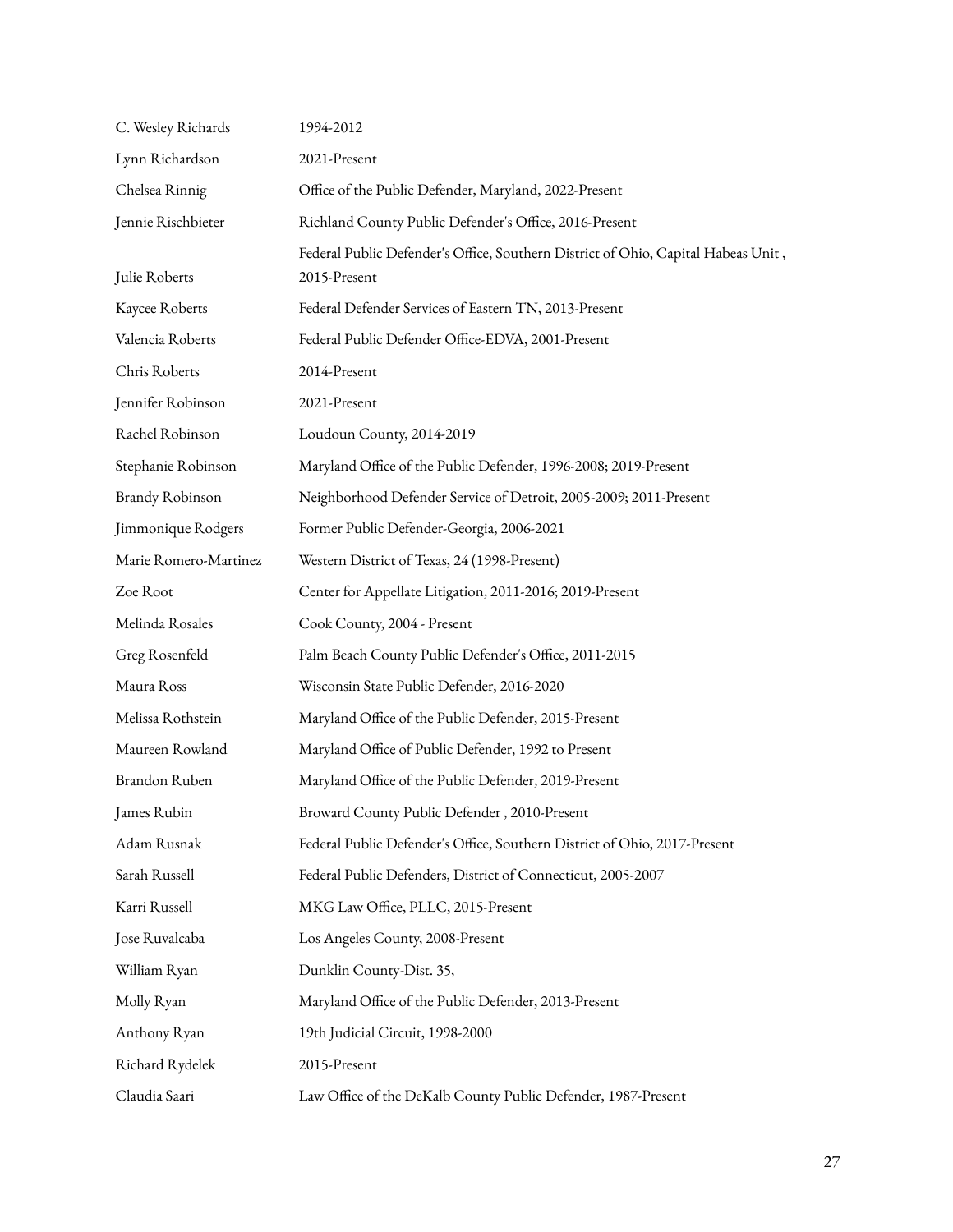| Martin Sabelli      | 1993-2000, 2003-2007                                                        |
|---------------------|-----------------------------------------------------------------------------|
| Jonathan Sacks      | Michigan State Appellate Defender Office, 2000-2022                         |
| Megan Saillant      | Federal Defender for the Northern Dist of FL, 2012-Present                  |
| Jesus Salinas       | Western District of Texas-Austin Division, 2020-Present                     |
| Piper Salvator      | Columbia, Missouri Trial Office, 2020-Present                               |
| Michelle Samdperil  | New Hampshire Public Defender, 1995-2006                                    |
| Leslie Sammis       | 1999-2006                                                                   |
| Anna Sammons        | Appellate Advocates, 2004-2018                                              |
| Gregory Samms       | Miami-Dade County 11th Judicial Circuit, 1984-1988                          |
| Alexander Sanchez   | Salt Lake Legal Defender Association, 2021-Present                          |
| Christopher Sanders | FPD Western District of WA, 2014-Present                                    |
| Jon Sands           | Federal Defender Office of Arizona, 1987-Present                            |
| Anthony Santella    | Office of the State Appellate Defender, 2019-Present                        |
| Allison Santer      | Kanawha County Public Defender Office-13th Judicial Circuit, 2017-Present   |
| Lindsay Santos      | Los Angeles Alternate Public Defender, 2015-Present                         |
| Erik Sapp           | Danville Public Defender, 2017-Present                                      |
| Ellyn Sapper        | Defender Association of Philadelphia, 1987-Present                          |
| Tim Saviello        | Federal Defenders of the Middle District of Georgia., 1994-Present          |
| Gina Savoie         | Missouri State Public Defender, 2016-Present                                |
| Kellsie Sayers      | The Legal Aid Society, 2013-2017                                            |
| Laura Sayler        | District of New Jersey, 2019-Present                                        |
| Laura Schaefer      | 2014-Present                                                                |
| Nathan Schenker     | Chester County Public Defender, 1986-Present                                |
| John Schlosser      | John E Schlosser, Attorney, LLC, 2013-Present                               |
| Jamie Schmid        | Federal Defenders of San Diego, Inc., 2021-Present                          |
| Matthew Schmidt     | Missouri-District 32, 2021-Present                                          |
| Eric Schulenburg    | Wisconsin Public Defender, 1986-2003                                        |
| Jaianna Seaborne    | Office of Regional Conflict Counsel 4th District, 2005-2012; 2017 - Present |
| Erin Seagears       | Maryland Office of the Public Defender, 2021-Present                        |
| Ryan Searle         | Committee for Public Counsel Services - Bar Advocate, 2010-Present          |
| Mark Sedlander      | The Bronx Defenders, 2011-2015                                              |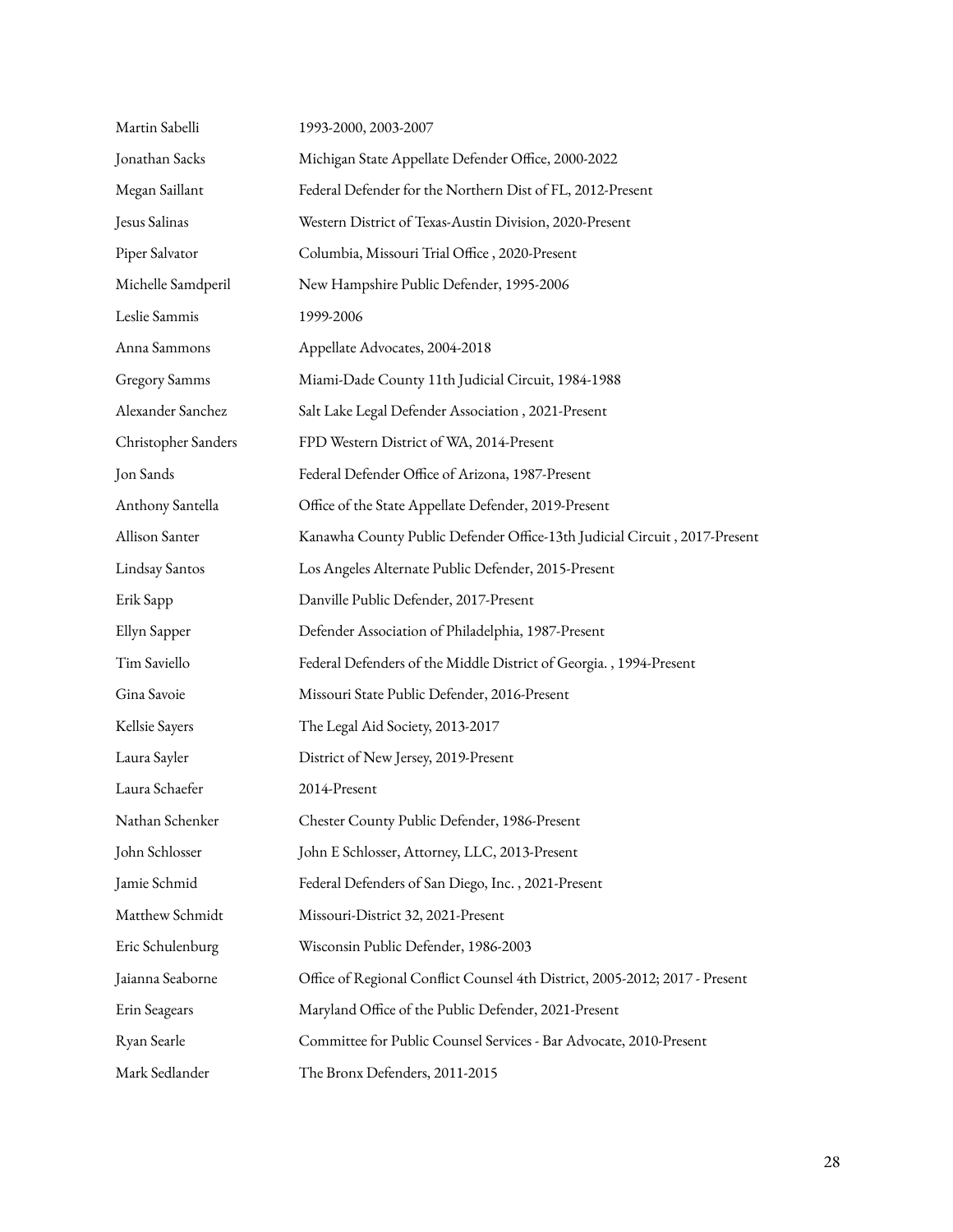| Jennifer Sellitti  | New Jersey Office of the Public Defender, 2004-Present                  |
|--------------------|-------------------------------------------------------------------------|
| Ashley Sener       | Office of the Public Defender (Maryland), 2011-Present                  |
| Jason Ser          | Federal Defenders of New York, 1998-Present                             |
| Dumaka Shabazz     | 2010-Present                                                            |
| Jahaan Shaheed     | Federal Community Defender Office EDPA, 2012-Present                    |
| Mariah Shaver      | Office of the State Appellate Defender, 2012- Present                   |
| Timothy Shepherd   | Federal Defender-Western District of Texas, 2020-Present                |
| Jeff Sherr         | National Association for Public Defense, 1996-Present                   |
| Keith Shigetomi    | Hawaii State Public Defender, 1983-1988, 2021-Present                   |
| Lauren Shubow      | Fulton County, GA, 2007-Present                                         |
| Brian Shupak       | The Legal Aid Society of Nassau County, 2011 - Present                  |
| Rachel Shur        | Federal Defender's Office for the District of Connecticut, 2017-Present |
| Catherine Shusky   | Northern District of Ohio, 2015-Present                                 |
| Kara Simard        | New Hampshire Public Defender, 2014-Present                             |
| Rachael Simon      | Missouri Public Defender, 2021-Present                                  |
| Thornwell Simons   | Richland County Public Defender's Office, 2019-Present                  |
| Melinda Sims       | Los Angeles County Public Defender's Office, 2007-Present               |
| Khalida Sims       | Northern District of Ohio, 2013-Present                                 |
| Maneka Sinha       | Public Defender Service for the District of Columbia, 2009-2019         |
| Jordana Siracusa   | LA County Public Defender, 2015-Present                                 |
| Leigh Skipper      | Community Defender Office for the EDPA, 1991-Present                    |
| Katharine Skolnick | Center for Appellate Litigation, 2009 - Present                         |
| Steven Slawinski   | 2003-Present                                                            |
| <b>Brady Smith</b> | Orleans Public Defenders, 2012-Present                                  |
| Stephanie Smith    | Eastern District of Arkansas, 2022                                      |
| Shelby Smith       | 15th Judicial Circuit of Florida, 2020-Present                          |
| Karen Smith        | Federal Public Defender, District of Arizona, 2016-2019                 |
| Angela Smith       | Western District of Tennessee, 2020-Present                             |
| Denise Smith       | Maryland Office of the Public Defender, 2011-Present                    |
| Emma Smith         | Federal Public Defender, District of Nevada, 2016 to Present            |
| Ben Smith          | Cattaraugus County, 2014-Present                                        |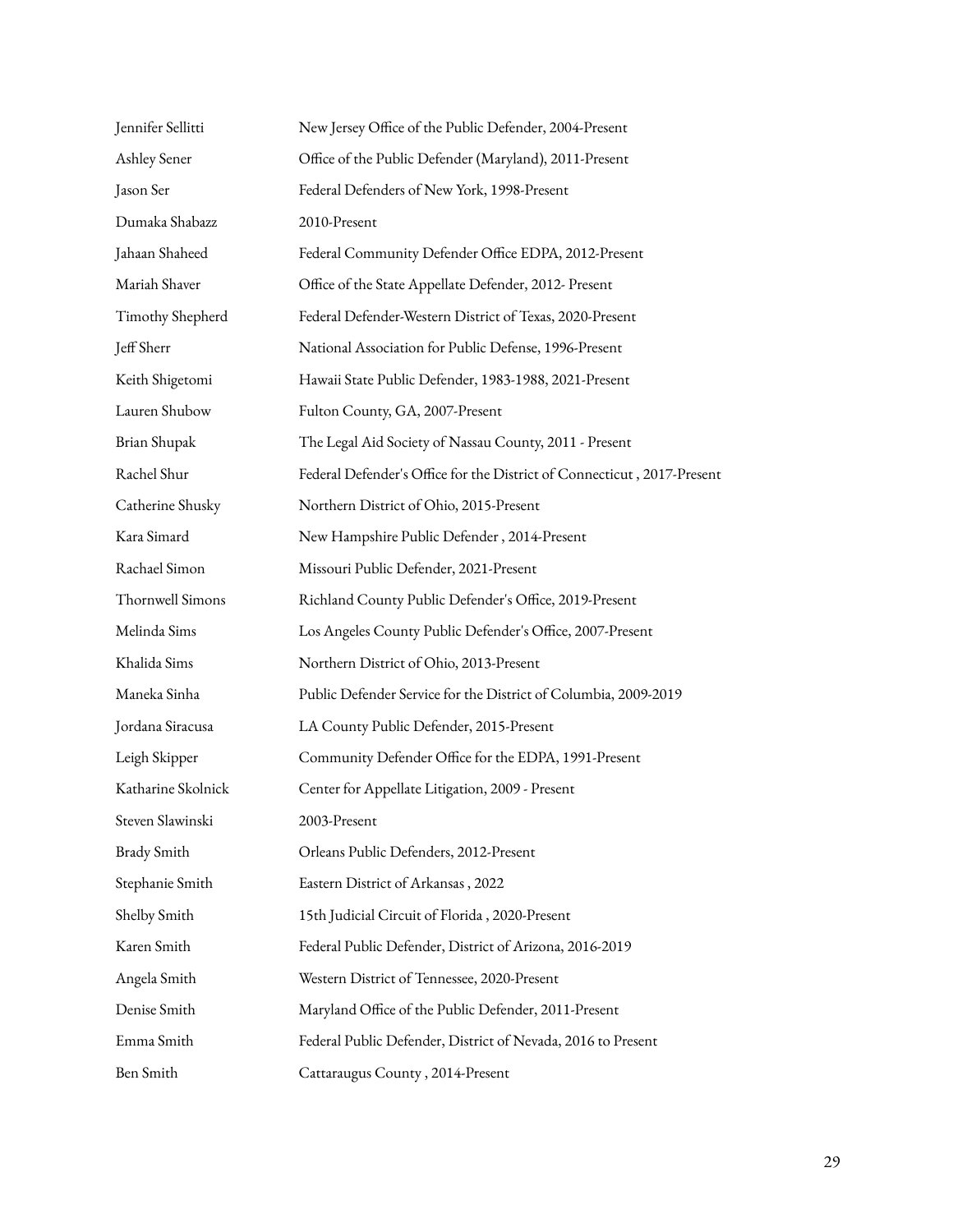| Jessica Smith-Peterson | Clark County Public Defender's Office, 2017-Present                                              |
|------------------------|--------------------------------------------------------------------------------------------------|
| Nichole Smithson       | Michigan, 2008-Present                                                                           |
| Cheryl Sobeski-Reedy   | Luzerne County, 1996-Present                                                                     |
| Stephanie Sonsino      | Office of the Appellate Defender, 2017-Present                                                   |
| Teresa Sopp            | Jacksonville Florida Fourth Circuit, 1980-Present                                                |
| Vincent Southerland    | The Bronx Defenders; Federal Defenders of New York, 2006-2008, 2015-2017                         |
| Penelope Spain         | Open City Advocates, 2010-Present                                                                |
| Steven Sparger         | Eastern Judicial Circuit (Chatham County, Ga), 2005                                              |
| Tia Speakes            | 2019 - Present                                                                                   |
| <b>Brittany Speas</b>  | Middle District of North Carolina, 2014-Present                                                  |
| Renee Spence           | Law Office of the Public Defender, 11th Judicial Cir. of Florida (Miami), 2013-2017              |
| Lauren Springer        | Center for Appellate Litigation, 2006-Present                                                    |
| Wilfredo Sta. Ana      | Neighborhood Defender Service of Harlem, 1999-2003, 2004-Present                                 |
| Armilla Staley-Ngomo   | Federal Defenders of San Diego, Inc., 2010-2011, 2014-2018, 2020-Present                         |
| Kelsey Stapler         | Kanawha County Public Defender's Office, 2021-Present                                            |
| Zeke Starr             | Maryland office o the public defender, 2022-Present                                              |
| Samuel Steinbock-Pratt | Office of the Appellate Defender, 2016-2018, 2021-Present                                        |
| Joanne Stella          | NH Public Defender, 1993-1996                                                                    |
| Natalie Stevens        | Palm Beach County Public Defender's Office, 2007- Present                                        |
| Angela Stevens         | Kentucky Department of Public Advocacy, 2019-2021                                                |
| David Stickman         | Federal Public Defender -Nebraska, 1993-Present                                                  |
| Joshua Stock           | Suffolk Virginia, 2021-Present                                                                   |
| Cassandra Stone        | Neighborhood Defender Service of Detroit, 2011-Present                                           |
| Lindsay Stone          | Colorado State Public Defender, 2017-Present                                                     |
| Corey Stoughton        | The Legal Aid Society, 2019-Present                                                              |
| Natalie Stricklin      | Office of the Federal Public Defender for the Districts of Colorado and Wyoming,<br>2007-Present |
| Philip Studenberg      | Klamath Defender Services, 1985-2021                                                             |
| Jessica Sturgill       | Richland County Public Defender's Office, 2015-Present                                           |
| Pierce Suen            | Public Defender Service D.C., 2013-Present                                                       |
| Evan Sugar             | Federal Defenders of New York, 2010-Present                                                      |
| Andrew Sullivan        | NDS Detroit, 2016-Present                                                                        |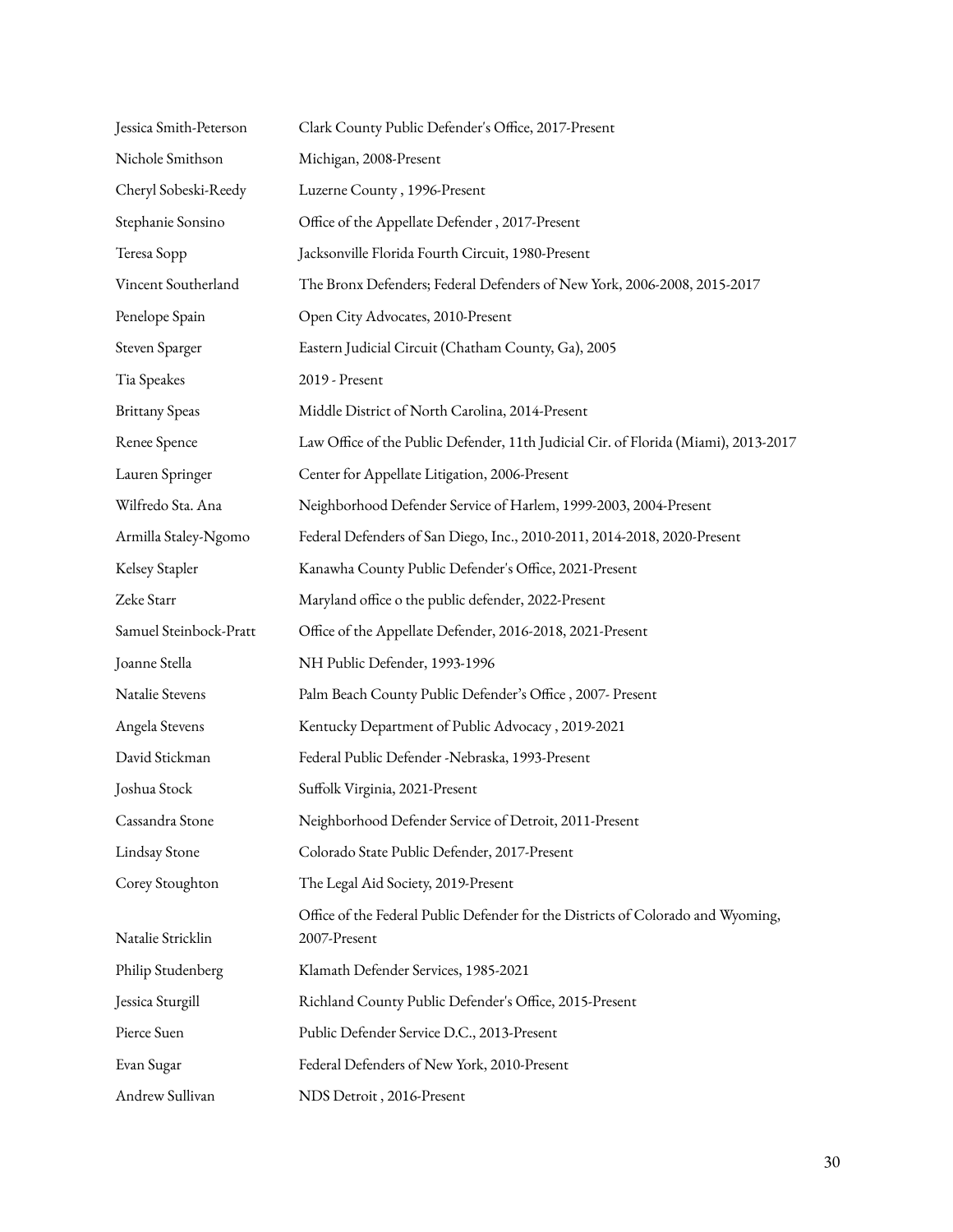| Andrenette Sullivan    | 2016-2021                                                                          |
|------------------------|------------------------------------------------------------------------------------|
| Tia Suplizio           | FPD S.D. Ohio, 10 years                                                            |
| Kieley Sutton          | Richland County Public Defenders, 2017-Present                                     |
| Andrew Szekely         | Federal Public Defender for the District of Maryland, 2005-2008; 2016- Present     |
| Sayuri Takagawa        | Santa Cruz County, 2020-Present                                                    |
| Rebecca Talbott        | Office of the Federal Public Defender for the District of Maryland, 2015-2019      |
| Sylvia Talley          | Federal Public Defender Office, Eastern District of Arkansas, 2014-Present         |
| Katherine Tanaka       | Federal Public Defender, District of Nevada, 2017-Present                          |
| Brian Tannebaum        | Miami Dade County, 1995-1997                                                       |
| T.C. Tanski            | Federal Public Defender Office, Southern District of Ohio, 2018-Present            |
| Matei Tarail           | Arizona Federal Public Defender, 2012-Present                                      |
| Tamani Taylor          | 15 Years                                                                           |
| Kim Taylor-Thompson    | Public Defender Service for the District of Columbia, 1981-1991                    |
| Meghan Teal            | New Jersey Office of the Public Defender - Cumberland Trial Region, 2021-Present   |
| Nancy Tenney           | Federal Public Defender's Office for the Western District of WA, 1996-Present      |
| Ana Tent               | New Jersey Office of the Public Defender, 2007-Present                             |
| Nao Terai              | The Legal Aid Society, 2010 to Present                                             |
| Christopher Terrell    | District 10-Hannibal, 2020-Present                                                 |
| Fleming Terrell        | Public Defender Service for DC, 2010-Present                                       |
| <b>Trent Testa</b>     | Tuscaloosa County Public Defender Office, 2022-Present                             |
| Cristen Thayer         | Federal Public Defender, 2015-Present                                              |
| Aine Thein             | Los Angeles, California, 2018-Present                                              |
| Mikiko Thelwell        | 2021-Present                                                                       |
| Abigail Thibeault      | Federal Public Defender for the Western District of Virginia, 2016-Present         |
| Jenny Thoma            | Federal Public Defender's Office, Northern District of West Virginia, 2018-Present |
| Katy Thoman            | Missouri State Public Defender-Saint Charles Trial Office, 2010-Present            |
| JoNell Thomas          | Clark County NV Special Public Defender, 2018-Present                              |
| Samuel Thomas          | Staunton, 2015-Present                                                             |
| <b>Brittany Thomas</b> | Officer of the Federal Public Defender, Dristrict of MD, 2012- Present             |
| K. Anthony Thomas      | Office of the Federal Public Defender, District of New Jersey, 1998-Present        |
| Michelle Thomas        | Minnehaha County Public Advocate's Office, 2004-Present                            |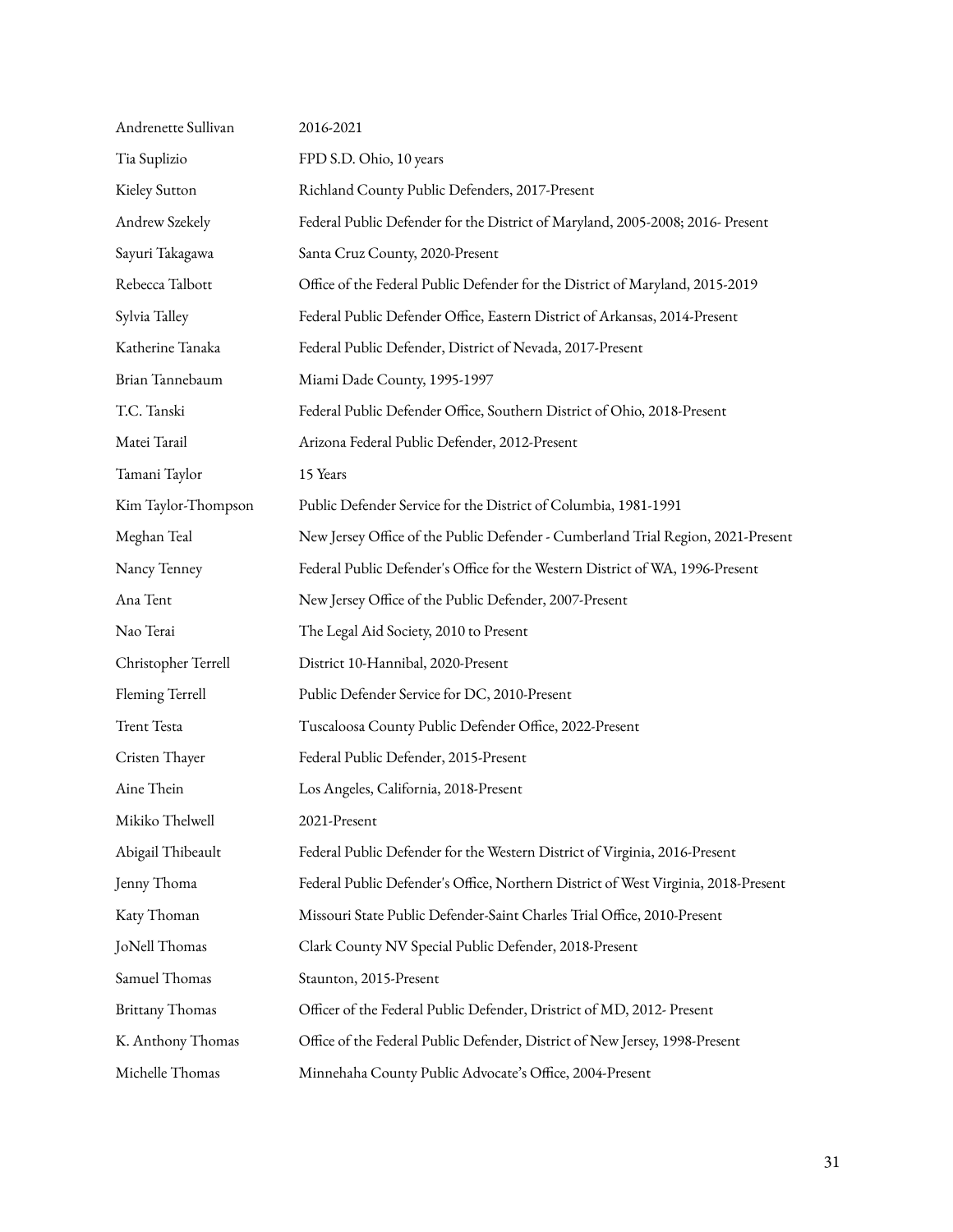| Anthony Thompson           | Contra Costa County, California, 1985-1995                                                              |
|----------------------------|---------------------------------------------------------------------------------------------------------|
| Tamika Thompson            | Richland County Public Defender's Office, 2012 - Present                                                |
| Leslie Thornton            | D.C. Public Defender, 1983-1987                                                                         |
| Elizabeth-Ann Tierney      | Legal Aid Society, 2013-Present                                                                         |
| Jeremy Tinsley             | Neighborhood Defender Service of Harlem, 2014-Present                                                   |
| Lindsey Tobias Quintanilla | DuPage County Public Defender's Office, 2017-Present                                                    |
| Jahnee Todman              | Law Offices of Jessica J. Yeary, Second Circuit Public Defender, 2016-Present                           |
| Matthew Toro               | Rhode Island Public Defender, 1998-Present                                                              |
| Raquel Tortora             | 2011-Present                                                                                            |
| Amy Touart                 | Colorado State Public Defender, 2010-Present                                                            |
| Mandy Tovar                | Santa Cruz County Office of the Public Defender, 18 years                                               |
| Jill Travis                | (formerly) Douglas County Public Defender, 1994-2000                                                    |
| Erin Tremain               | St. Louis County, 2022-Present                                                                          |
| David Trieweiler           | Washington Defender Office, 2000-2019                                                                   |
| Kenneth Troccoli           | Office of the Federal Public Defender, EDVA, 2002-2021                                                  |
| Jason Tupman               | Federal Public Defender's Office for N. Dakota and S. Dakota, 2006-Present                              |
| Melanie Turnbull           | Virgin Islands, 2015-Present                                                                            |
| Keenen Twymon              | Federal Defender Program, Inc., 2015-Present                                                            |
| Joshua Uller               | Federal Defender Services of Wisconsin, 2016-Present                                                    |
| Samuel Usmani              | Westgate Legal LLC (Private practice taking PD cases for adults and juveniles),<br>2020-Present         |
| Erin Van Campen            | Neighborhood Defender Service - Detroit, 2013-Present                                                   |
| Joseph Van De Mark         | Office of Public Advocacy Alaska, 1990 to Present                                                       |
| Joseph Van Heest           | Tuscaloosa County Office of Public Defender, 2010-Present                                               |
| Elizabeth Van Horn         | Maryland's Office of the Public Defender, Parental Defense Division, Southern Maryland,<br>2011-Present |
| Julie Vandiver             | Federal Public Defender, Eastern District of Arkansas, 2008-Present                                     |
| R VanNewkirk               | 27A Public Defender District (Gaston Co., NC), 1997-Present                                             |
| Maialisa Vanyo             | Whatcom County Public Defender, 1999-Present                                                            |
| Yvonne Vegas               | Wisconsin State Public Defender, 1989-2020                                                              |
| Derek VerHagen             | Federal Public Defender for the Northern District of Texas, (2018-Present), (2013-2017)                 |
| Aimee Vierra               | Riverside County, California, 1997-Present                                                              |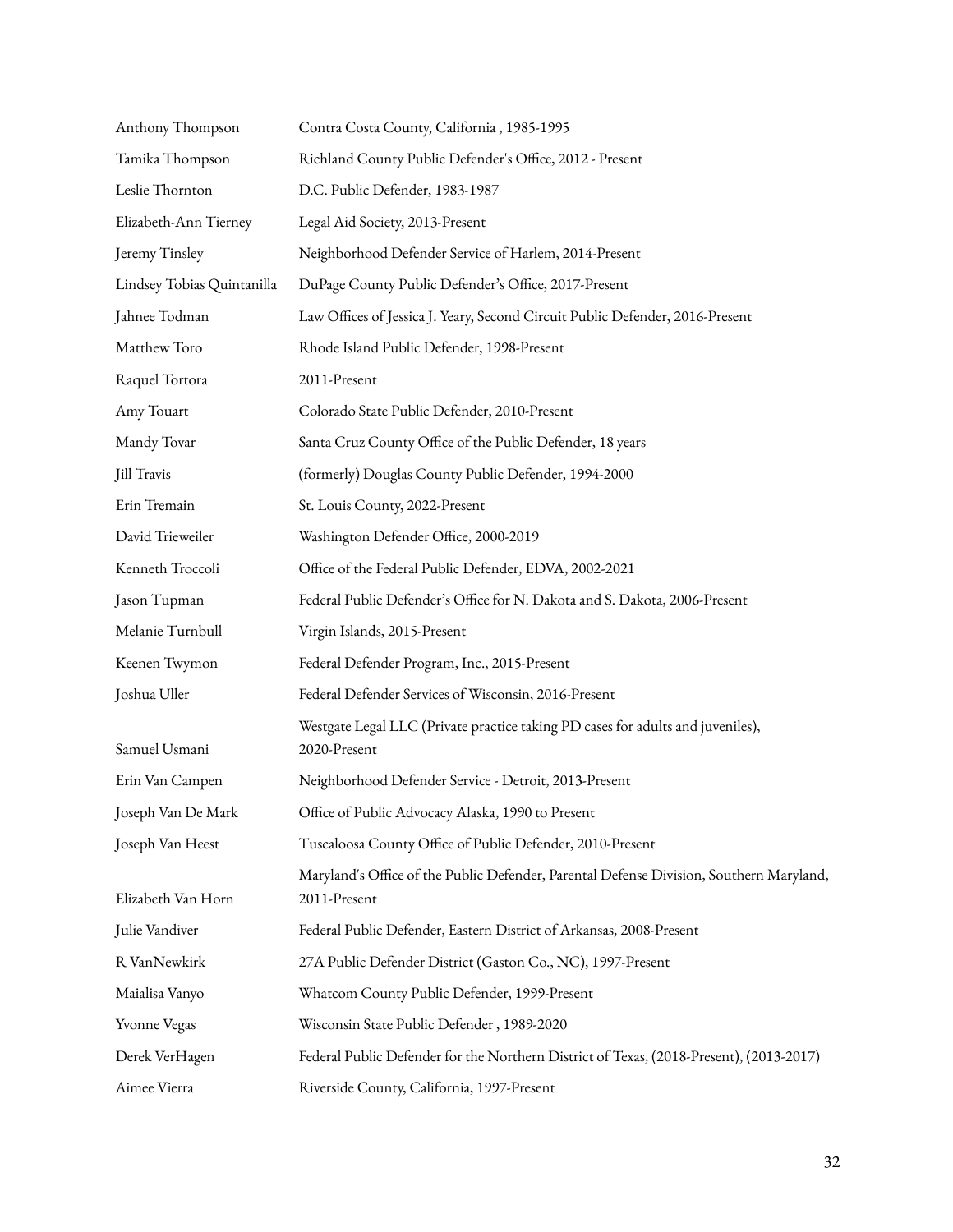| Loren Villa            | Maryland Office of the Public Defender, 2007 to Present                           |
|------------------------|-----------------------------------------------------------------------------------|
| Darlene Villalobos     | Missouri State Public Defender-Trial Division Area 39, 2021-Present               |
| Charles Vincent        | 1994-2012                                                                         |
| Nathan Vize            | 2021-Present                                                                      |
| Meghana Vodela         | Maryland Office of Public Defender (District XI, Frederick County), 2022-Present  |
| Emily A Voshell        | Orleans Public Defenders, Public Defender Service for DC, 2009-2017               |
| Kyle Wackenheim        | Federal Public Defender for Western District of Oklahoma, 2010-2012; 2015-Present |
| Mike Waldo             | State Appellate Defender Office, 2015-Present                                     |
| Maya Waldron           | Office of the State Appellate Public Defender of Idaho, 2014-2019                 |
| J'Aime Walker          | 2014-Present                                                                      |
| Amanda Walker          | Chatham County, 2010-2013; 2017-Present                                           |
| Wesley Wallace         | 2021-Present                                                                      |
| Rik Wallis             | Spokane City Public Defenders, 1997-Present                                       |
| David Walls            | Public Defender for Fauquier and Rappahannock Counties, 2006 - Present            |
| Joseph Walsh           | Fifteenth Judicial Circuit-Palm Beach County Florida, 2002-2008, 2015-Present     |
| Holly Waltman          | The DeKalb County Conflict Defenders office, 2012-2016                            |
| Matt Waltz             | St Louis City Trial Office, 2004-Present                                          |
| Tim Wang               | Palm Beach County Public Defender, 2014-Present                                   |
| David Wanger           | Maryland Office of the Public Defender, 2016-Present                              |
| Claire Ward            | State Appellate Defender Office, 2013-Present                                     |
| <b>Bruce Ware</b>      | Wisconsin Public Defender's office Milwaukee Juvenile, 1979 - 2015                |
| Kathleen Warthen       | Richland County Public Defender's Office, 2019-Present                            |
| Earl Washington        | Neighborhood Defender Service of Detroit, 2019-Present                            |
| Shaina Watrous         | Center for Appellate Litigation, 2019-Present                                     |
| Sara Watson            | Missouri State Public Defender, 2007-2012, 2018-Present                           |
| Lisa Wayne             | National Association of Criminal Defense Lawyers, 1985-1999                       |
| Mikel-Meredith Weidman | Public Defender Service for the District of Columbia, 2006- Present               |
| Diana Weiler           | Cook County Public Defenders, 2013-Present                                        |
| Jeffrey Weinkle        | Miami-Dade County Public Defender, 1980-1985                                      |
| David Weiss            | Federal Defender Districts of Colorado and Wyoming, 2003-Present                  |
| Vicki Werneke          | Office of Federal Public Defender, Northern District of Ohio, 2008-Present        |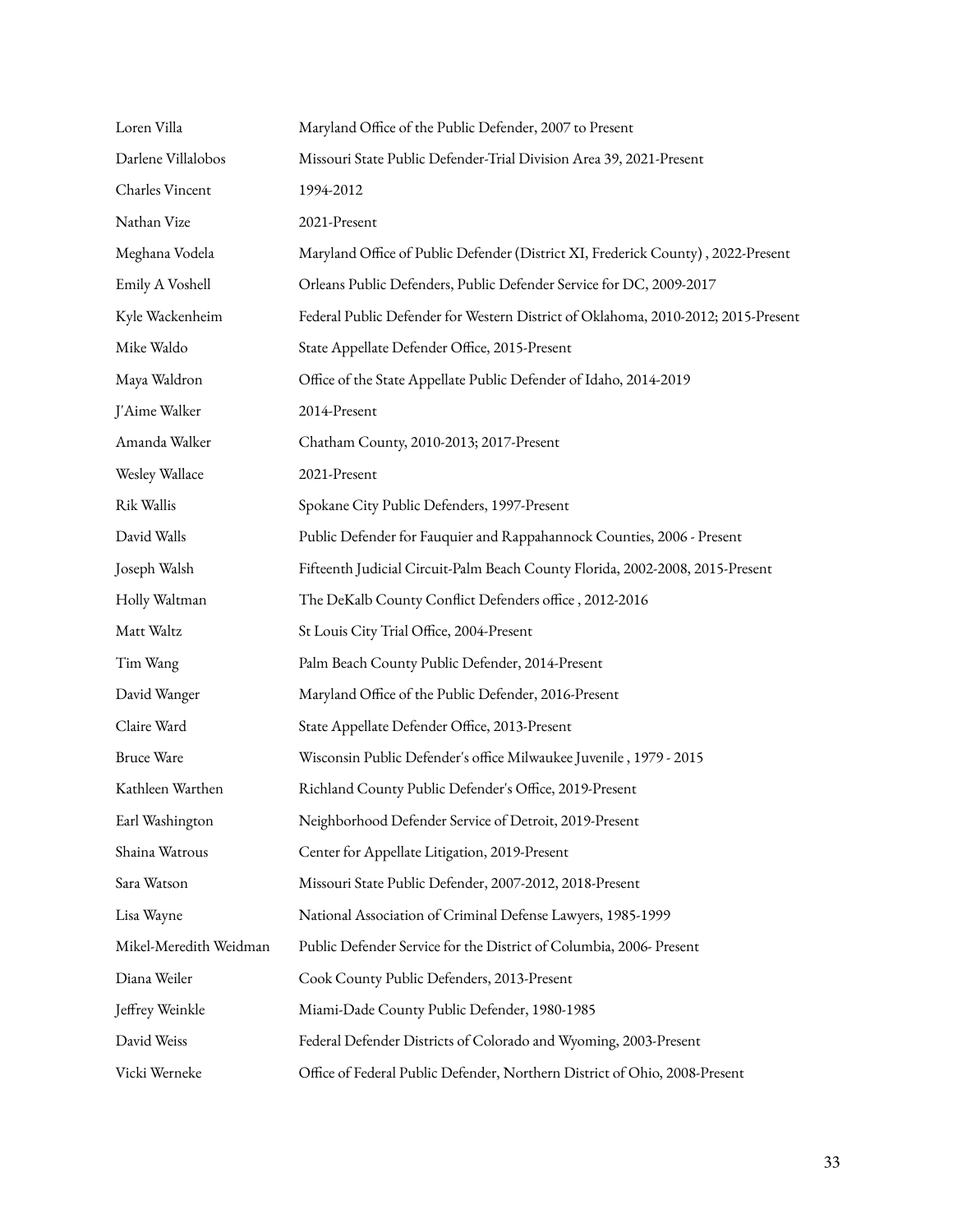| Ariel Werner         | Federal Defenders of New York, 2015-Present                                                     |
|----------------------|-------------------------------------------------------------------------------------------------|
| Jared Westbroek      | Office of the Federal Public Defender, Districts of Colorado and Wyoming, 2013-Present          |
| Lindi Westwood       | Clark County Public Defense Contractor, 2019-Present                                            |
| Diamonique Whaley    | Orleans Indigent Public Defenders, 2022-Present                                                 |
| Takiya Wheeler       | Georgia Northern-Federal Defender Program, Inc., 2013-Present                                   |
| Kristen Wheeler      | The Committee for Public Counsel Services, 2013-2019                                            |
| Alexandra Wiener     | Los Angeles County Public Defender, 2008-Present                                                |
| Benjamin Wiener      | 2015-Present                                                                                    |
| Daryl Wilcox         | Federal Public Defender Office, S. D. Fla., 1998-2022                                           |
| Susan Wilk           | Federal Public Defender-District of Oregon, 1998-Present                                        |
| Karen Wilkes         | Tallapoosa Judicial Circuit, 2000-Present                                                       |
| Ashley Wilkie        | Richland County, 2020-Present                                                                   |
| Deborah Williams     | Southern District of Ohio; Arizona, 1988-Present                                                |
| Carlos Williams      | Southern District of Alabama Federal Defenders, 1995-Present                                    |
| Krystal Williams     | Maryland Office of the Public Defender, (2012-2015, 2017-Present)                               |
| Trina Williams       | Montgomery County Public Defender's Office, Montgomery, AL, 2002-Present                        |
| Kayla Williams       | Federal Public Defender-Eastern District of Missouri, 2015-Present (State and Federal)          |
| Thomas Williams      | Middle District of Tennessee, 2021-Present                                                      |
| Bear Wilner-Nugent   | Metropolitan Public Defender, CJA panel attorney, 2005-2008, 2009-Present                       |
| Laura Wilson         | Essex County, VT, Young & Wilson PC, 2014-Present                                               |
| Curt Winegarner      | Missouri State Public Defender, 1997-Present                                                    |
| Becky Winka Nordmann | Missouri State Public Defender-- St. Charles Trial Office, 2006-Present                         |
| Molly Winston        | Federal Defenders of Eastern Washington & Idaho, 2018-Present                                   |
| Joel Wirtz           | Deschutes Defenders, 2003-Present                                                               |
| Andrew Wise          | Public Defender Service for the District of Columbia, 1997-2002                                 |
| Grant Wobig          | Missouri State, 2012-Present                                                                    |
| Stephanie Wolf       | MD Office of the Public Defender, Office of the Federal Public Defender for NM,<br>2015-Present |
| Christina Wong       | Federal Defenders of Eastern Washington and Idaho, 2016-Present                                 |
| Thomas Wonnell       | Alaska Federal Public Defender, 2019-Present                                                    |
| Elizabeth Wood       | Columbia County Public Defender's Office, 2016-Present                                          |
| Scott Woodall        | Palm Beach County, FL, 2018-Present                                                             |